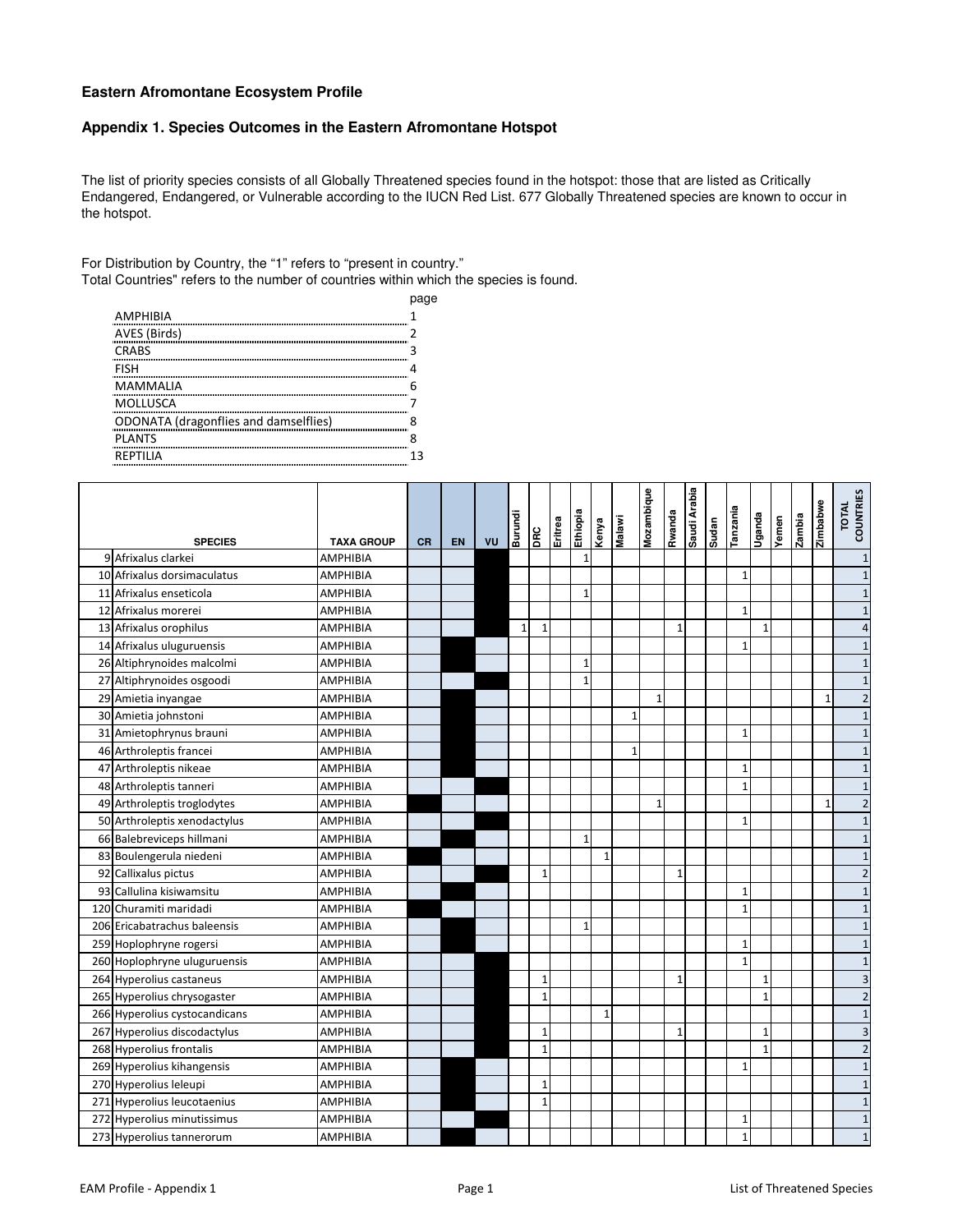|                                    |                   |           |    |    | Burundi      | DRC          | Eritrea | Ethiopia     | Kenya        | Malawi       | Mozambique  | Rwanda       | Saudi Arabia | <b>Sudan</b> | Tanzania                     | Uganda       | Yemen        | zambia | Zimbabwe     | TOTAL<br>COUNTRIES      |
|------------------------------------|-------------------|-----------|----|----|--------------|--------------|---------|--------------|--------------|--------------|-------------|--------------|--------------|--------------|------------------------------|--------------|--------------|--------|--------------|-------------------------|
| <b>SPECIES</b>                     | <b>TAXA GROUP</b> | <b>CR</b> | EN | VU |              |              |         |              |              |              |             |              |              |              |                              |              |              |        |              |                         |
| 317 Leptopelis barbouri            | AMPHIBIA          |           |    |    |              |              |         |              |              |              |             |              |              |              | $\mathbf{1}$                 |              |              |        |              | $\mathbf 1$             |
| 318 Leptopelis karissimbensis      | <b>AMPHIBIA</b>   |           |    |    |              | 1            |         |              |              |              |             | $\mathbf{1}$ |              |              |                              | 1            |              |        |              | 3                       |
| 319 Leptopelis parkeri             | AMPHIBIA          |           |    |    |              |              |         |              |              |              |             |              |              |              | $\mathbf{1}$                 |              |              |        |              | $\mathbf{1}$            |
| 320 Leptopelis ragazzii            | <b>AMPHIBIA</b>   |           |    |    |              |              |         | 1            |              |              |             |              |              |              |                              |              |              |        |              | $\mathbf{1}$            |
| 321 Leptopelis susanae             | <b>AMPHIBIA</b>   |           |    |    |              |              |         | $\mathbf{1}$ |              |              |             |              |              |              |                              |              |              |        |              | $\mathbf{1}$            |
| 322 Leptopelis uluguruensis        | <b>AMPHIBIA</b>   |           |    |    |              |              |         |              |              |              |             |              |              |              | $\mathbf{1}$                 |              |              |        |              | $\mathbf{1}$            |
| 323 Leptopelis vannutellii         | <b>AMPHIBIA</b>   |           |    |    |              |              |         | 1            |              |              |             |              |              |              |                              |              |              |        |              | $\mathbf{1}$            |
| 324 Leptopelis vermiculatus        | <b>AMPHIBIA</b>   |           |    |    |              |              |         |              |              |              |             |              |              |              | $\mathbf{1}$                 |              |              |        |              | $\mathbf{1}$            |
| 388 Mertensophryne anotis          | AMPHIBIA          |           |    |    |              |              |         |              |              |              |             |              |              |              |                              |              |              |        | $\mathbf{1}$ | $\mathbf{1}$            |
| 389 Mertensophryne nyikae          | AMPHIBIA          |           |    |    |              |              |         |              |              | $\mathbf{1}$ |             |              |              |              |                              |              |              |        |              | $\mathbf{1}$            |
| 390 Mertensophryne usambarae       | <b>AMPHIBIA</b>   |           |    |    |              |              |         |              |              |              |             |              |              |              | $\mathbf{1}$                 |              |              |        |              | $\mathbf{1}$            |
| 391 Mertensophryne uzunguensis     | <b>AMPHIBIA</b>   |           |    |    |              |              |         |              |              |              |             |              |              |              | $\mathbf{1}$                 |              |              |        |              | $\mathbf{1}$            |
| 418 Nectophrynoides cryptus        | AMPHIBIA          |           |    |    |              |              |         |              |              |              |             |              |              |              | $\mathbf{1}$                 |              |              |        |              | $\mathbf{1}$            |
| 419 Nectophrynoides minutus        | <b>AMPHIBIA</b>   |           |    |    |              |              |         |              |              |              |             |              |              |              | $\mathbf{1}$                 |              |              |        |              | $\mathbf{1}$            |
| 420 Nectophrynoides poyntoni       | <b>AMPHIBIA</b>   |           |    |    |              |              |         |              |              |              |             |              |              |              | $\mathbf{1}$                 |              |              |        |              | $\mathbf{1}$            |
| 421 Nectophrynoides pseudotornieri | <b>AMPHIBIA</b>   |           |    |    |              |              |         |              |              |              |             |              |              |              | $\mathbf{1}$                 |              |              |        |              | $\mathbf{1}$            |
| 422 Nectophrynoides vestergaardi   | AMPHIBIA          |           |    |    |              |              |         |              |              |              |             |              |              |              | $\mathbf{1}$                 |              |              |        |              | $\mathbf{1}$            |
| 423 Nectophrynoides viviparus      | <b>AMPHIBIA</b>   |           |    |    |              |              |         |              |              |              |             |              |              |              | $\mathbf 1$                  |              |              |        |              | $\mathbf{1}$            |
| 424 Nectophrynoides wendyae        | AMPHIBIA          |           |    |    |              |              |         |              |              |              |             |              |              |              | $\mathbf{1}$<br>$\mathbf{1}$ |              |              |        |              | $\mathbf{1}$            |
| 461 Parhoplophryne usambarica      | <b>AMPHIBIA</b>   |           |    |    |              |              |         |              |              |              |             |              |              |              |                              |              |              |        |              | $\mathbf{1}$            |
| 475 Petropedetes dutoiti           | <b>AMPHIBIA</b>   |           |    |    |              |              |         |              | $\mathbf{1}$ |              |             |              |              |              |                              | $\mathbf{1}$ |              |        |              | $\overline{c}$          |
| 476 Petropedetes martiensseni      | AMPHIBIA          |           |    |    |              |              |         |              |              |              |             |              |              |              | $\mathbf{1}$                 |              |              |        |              | $\mathbf{1}$            |
| 477 Petropedetes yakusini          | <b>AMPHIBIA</b>   |           |    |    |              |              |         |              |              |              |             |              |              |              | $\mathbf{1}$                 |              |              |        |              | $\mathbf{1}$            |
| 481 Phlyctimantis keithae          | <b>AMPHIBIA</b>   |           |    |    |              |              |         |              |              |              |             |              |              |              | $\mathbf{1}$                 |              |              |        |              | $\mathbf{1}$            |
| 483 Phrynobatrachus acutirostris   | AMPHIBIA          |           |    |    |              | 1            |         |              |              |              |             | $\mathbf{1}$ |              |              |                              |              |              |        |              | $\overline{c}$          |
| 484 Phrynobatrachus bequaerti      | AMPHIBIA          |           |    |    | 1            | $\mathbf{1}$ |         |              |              |              |             | 1            |              |              |                              |              |              |        |              | 3                       |
| 485 Phrynobatrachus irangi         | AMPHIBIA          |           |    |    |              |              |         |              | 1            |              |             |              |              |              |                              |              |              |        |              | $\overline{1}$          |
| 486 Phrynobatrachus krefftii       | <b>AMPHIBIA</b>   |           |    |    |              |              |         |              |              |              |             |              |              |              | $\mathbf{1}$                 |              |              |        |              | $\mathbf{1}$            |
| 487 Phrynobatrachus uzungwensis    | AMPHIBIA          |           |    |    |              |              |         |              |              |              |             |              |              |              | $\mathbf{1}$                 |              |              |        |              | $\mathbf{1}$            |
| 488 Phrynobatrachus versicolor     | <b>AMPHIBIA</b>   |           |    |    |              | $\mathbf{1}$ |         |              |              |              |             | $\mathbf{1}$ |              |              |                              | $\mathbf{1}$ |              |        |              | 3                       |
| 516 Probreviceps durirostris       | <b>AMPHIBIA</b>   |           |    |    |              |              |         |              |              |              |             |              |              |              | $\mathbf{1}$                 |              |              |        |              | $\mathbf{1}$            |
| 517 Probreviceps macrodactylus     | <b>AMPHIBIA</b>   |           |    |    |              |              |         |              |              |              |             |              |              |              | $\mathbf{1}$                 |              |              |        |              | $\mathbf{1}$            |
| 518 Probreviceps rhodesianus       | <b>AMPHIBIA</b>   |           |    |    |              |              |         |              |              |              |             |              |              |              |                              |              |              |        | 1            | $\mathbf{1}$            |
| 519 Probreviceps rungwensis        | AMPHIBIA          |           |    |    |              |              |         |              |              |              |             |              |              |              | $\mathbf 1$                  |              |              |        |              | $\mathbf{1}$            |
| 520 Probreviceps uluguruensis      | AMPHIBIA          |           |    |    |              |              |         |              |              |              |             |              |              |              | $\mathbf 1$                  |              |              |        |              | $\mathbf{1}$            |
| 602 Strongylopus merumontanus      | AMPHIBIA          |           |    |    |              |              |         |              |              |              |             |              |              |              | $\mathbf{1}$                 |              |              |        |              | $\mathbf{1}$            |
| 603 Strongylopus rhodesianus       | <b>AMPHIBIA</b>   |           |    |    |              |              |         |              |              |              | $\mathbf 1$ |              |              |              |                              |              |              |        | $\mathbf{1}$ | $\overline{\mathbf{c}}$ |
| 654 Vandijkophrynus inyangae       | <b>AMPHIBIA</b>   |           |    |    |              |              |         |              |              |              |             |              |              |              |                              |              |              |        | $\mathbf{1}$ | $\mathbf{1}$            |
| 3 Acrocephalus griseldis           | <b>AVES</b>       |           |    |    |              |              |         | $1\,$        |              |              |             |              |              |              |                              |              |              |        |              | $\mathbf{1}$            |
| 15 Afropavo congensis              | AVES              |           |    |    |              | $1\,$        |         |              |              |              |             |              |              |              |                              |              |              |        |              | $\mathbf{1}$            |
| 18 Alethe choloensis               | AVES              |           |    |    |              |              |         |              |              |              | 1           |              |              |              |                              |              |              |        |              | $\mathbf{1}$            |
| 36 Anthreptes pallidigaster        | AVES              |           |    |    |              |              |         |              |              |              |             |              |              |              | 1                            |              |              |        |              | $\mathbf{1}$            |
| 37 Anthreptes rubritorques         | AVES              |           |    |    |              |              |         |              |              |              |             |              |              |              | $\mathbf 1$                  |              |              |        |              | $\mathbf{1}$            |
| 38 Apalis argentea                 | AVES              |           |    |    | $\mathbf{1}$ |              |         |              |              |              |             | $\mathbf{1}$ |              |              | $\mathbf 1$                  |              |              |        |              | 3                       |
| 39 Apalis chariessa                | AVES              |           |    |    |              |              |         |              |              |              | $\mathbf 1$ |              |              |              | $\mathbf{1}$                 |              |              |        |              | $\overline{c}$          |
| 40 Apalis fuscigularis             | <b>AVES</b>       |           |    |    |              |              |         |              | $\mathbf{1}$ |              |             |              |              |              |                              |              |              |        |              | $\mathbf{1}$            |
| 41 Apalis karamojae                | AVES              |           |    |    |              |              |         |              |              |              |             |              |              |              | $\mathbf 1$                  | $\mathbf{1}$ |              |        |              | $\overline{\mathbf{c}}$ |
| 43 Aquila heliaca                  | AVES              |           |    |    |              |              |         | $1\,$        |              |              |             |              |              |              |                              |              | $\mathbf{1}$ |        |              | $\overline{\mathbf{c}}$ |
| 44 Ardeola idae                    | AVES              |           |    |    |              |              |         |              | 1            |              |             |              |              |              |                              | 1            |              | 1      |              | 3                       |
| 51 Artisornis moreaui              | AVES              |           |    |    |              |              |         |              |              |              |             |              |              |              | $\mathbf{1}$                 |              |              |        |              | $\mathbf{1}$            |
| 65 Balaeniceps rex                 | AVES              |           |    |    |              | $1\,$        |         |              |              |              |             |              |              |              |                              | 1            |              | 1      |              | 3                       |
| 72 Bathmocercus winifredae         | AVES              |           |    |    |              |              |         |              |              |              |             |              |              |              | $\mathbf{1}$                 |              |              |        |              | $\mathbf{1}$            |
| 84 Bradypterus graueri             | <b>AVES</b>       |           |    |    | $\mathbf 1$  | 1            |         |              |              |              |             | $\mathbf{1}$ |              |              |                              | $\mathbf{1}$ |              |        |              | $\overline{4}$          |
| 87 Bubo vosseleri                  | <b>AVES</b>       |           |    |    |              |              |         |              |              |              |             |              |              |              | $\mathbf{1}$                 |              |              |        |              | $\mathbf{1}$            |
| 100 Caprimulgus prigoginei         | <b>AVES</b>       |           |    |    |              | $\mathbf 1$  |         |              |              |              |             |              |              |              |                              |              |              |        |              | $\mathbf{1}$            |
| 101 Caprimulgus solala             | <b>AVES</b>       |           |    |    |              |              |         | $\mathbf 1$  |              |              |             |              |              |              |                              |              |              |        |              | $\mathbf{1}$            |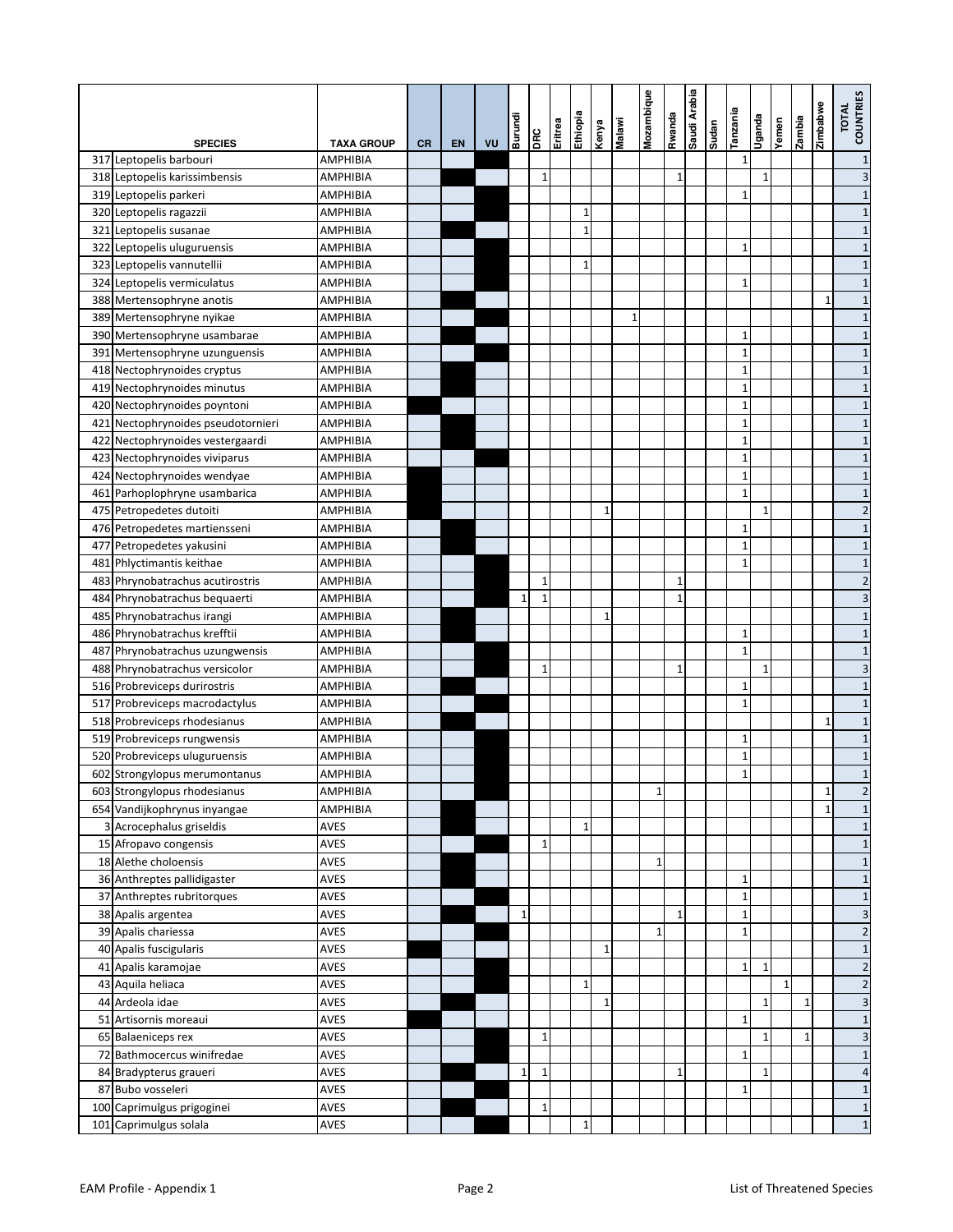|                                |                   |           |           |    | Burundi      | <b>DRC</b>   | Eritrea      | Ethiopia     | Kenya        | Malawi       | Mozambique   | epuewy       | Saudi Arabia | Sudan        | eiuezuel     | epueĥ∩       | Yemen        | <b>Eiquuez</b> | Zimbabwe     | TOTAL<br>COUNTRIES |
|--------------------------------|-------------------|-----------|-----------|----|--------------|--------------|--------------|--------------|--------------|--------------|--------------|--------------|--------------|--------------|--------------|--------------|--------------|----------------|--------------|--------------------|
| <b>SPECIES</b>                 | <b>TAXA GROUP</b> | <b>CR</b> | <b>EN</b> | VU |              |              |              |              |              |              |              |              |              |              |              |              |              |                |              |                    |
| 117 Chlorocichla prigoginei    | <b>AVES</b>       |           |           |    |              | 1            |              |              |              |              |              |              |              |              |              |              |              |                |              | $\mathbf{1}$       |
| 119 Chloropeta gracilirostris  | <b>AVES</b>       |           |           |    |              | $\mathbf{1}$ |              |              |              |              |              | $\mathbf{1}$ |              |              |              | $\mathbf{1}$ |              |                |              | 3                  |
| 121 Cinnyricinclus femoralis   | <b>AVES</b>       |           |           |    |              |              |              |              | $\mathbf{1}$ |              |              |              |              |              | $\mathbf 1$  |              |              |                |              | $\overline{c}$     |
| 123 Cisticola aberdare         | <b>AVES</b>       |           |           |    |              |              |              |              | $\mathbf{1}$ |              |              |              |              |              |              |              |              |                |              | $\mathbf{1}$       |
| 170 Cryptospiza shelleyi       | <b>AVES</b>       |           |           |    | $\mathbf{1}$ | $\mathbf{1}$ |              |              |              |              |              | $\mathbf{1}$ |              |              |              | $\mathbf{1}$ |              |                |              | 4                  |
| 171 Cyanochen cyanoptera       | <b>AVES</b>       |           |           |    |              |              |              | $1\,$        |              |              |              |              |              |              |              |              |              |                |              | $\mathbf{1}$       |
| 184 Dendrocopos dorae          | <b>AVES</b>       |           |           |    |              |              |              |              |              |              |              |              | $\mathbf{1}$ |              |              |              | $\mathbf{1}$ |                |              | $\overline{c}$     |
| 203 Eremomela turneri          | <b>AVES</b>       |           |           |    |              | $\mathbf{1}$ |              |              | 1            |              |              |              |              |              |              | $\mathbf{1}$ |              |                |              | 3                  |
| 214 Falco cherrug              | <b>AVES</b>       |           |           |    |              |              |              |              |              |              |              |              |              |              |              |              | 1            |                |              | $\mathbf{1}$       |
| 215 Falco naumanni             | <b>AVES</b>       |           |           |    |              |              | $\mathbf{1}$ | 1            | $\mathbf{1}$ | $\mathbf{1}$ |              |              |              |              | $\mathbf{1}$ | 1            | $\mathbf{1}$ |                |              | $\overline{7}$     |
| 217 Francolinus harwoodi       | <b>AVES</b>       |           |           |    |              |              |              | $\mathbf{1}$ |              |              |              |              |              |              |              |              |              |                |              | $\mathbf{1}$       |
| 218 Francolinus nahani         | <b>AVES</b>       |           |           |    |              | $\mathbf{1}$ |              |              |              |              |              |              |              |              |              | 1            |              |                |              | $\overline{2}$     |
| 227 Geronticus eremita         | <b>AVES</b>       |           |           |    |              |              |              |              |              |              |              |              | $\mathbf{1}$ |              |              |              |              |                |              | $1\,$              |
| 230 Glaucidium albertinum      | <b>AVES</b>       |           |           |    |              | $\mathbf{1}$ |              |              |              |              |              | $\mathbf{1}$ |              |              |              |              |              |                |              | $\overline{2}$     |
| 234 Grus carunculatus          | <b>AVES</b>       |           |           |    |              |              |              | 1            |              | $\mathbf{1}$ |              |              |              |              |              |              |              | $\mathbf{1}$   | $\mathbf{1}$ | $\overline{a}$     |
| 253 Heteromirafra sidamoensis  | <b>AVES</b>       |           |           |    |              |              |              | $\mathbf{1}$ |              |              |              |              |              |              |              |              |              |                |              | $\mathbf{1}$       |
| 257 Hirundo atrocaerulea       | <b>AVES</b>       |           |           |    |              |              |              |              |              | $\mathbf{1}$ | $\mathbf{1}$ |              |              |              | 1            | 1            |              |                | $\mathbf{1}$ | 5                  |
| 258 Hirundo megaensis          | <b>AVES</b>       |           |           |    |              |              |              | $\mathbf{1}$ |              |              |              |              |              |              |              |              |              |                |              | $\mathbf{1}$       |
| 263 Hyliota usambara           | <b>AVES</b>       |           |           |    |              |              |              |              |              |              |              |              |              |              | $\mathbf{1}$ |              |              |                |              | $\mathbf{1}$       |
| 345 Macronyx sharpei           | <b>AVES</b>       |           |           |    |              |              |              |              | 1            |              |              |              |              |              |              | 1            |              |                |              | $\overline{2}$     |
| 346 Malaconotus alius          | <b>AVES</b>       |           |           |    |              |              |              |              |              |              |              |              |              |              | $\mathbf{1}$ |              |              |                |              | $\mathbf{1}$       |
| 402 Modulatrix orostruthus     | <b>AVES</b>       |           |           |    |              |              |              |              |              |              | $\mathbf{1}$ |              |              |              | $\mathbf{1}$ |              |              |                |              | $\overline{c}$     |
| 406 Muscicapa lendu            | <b>AVES</b>       |           |           |    |              | $\mathbf{1}$ |              |              |              |              |              | $\mathbf{1}$ |              |              |              | $\mathbf{1}$ |              |                |              | 3                  |
| 415 Nectarinia loveridgei      | <b>AVES</b>       |           |           |    |              |              |              |              |              |              |              |              |              |              | $\mathbf{1}$ |              |              |                |              | $\mathbf{1}$       |
| 416 Nectarinia rockefelleri    | AVES              |           |           |    |              | $\mathbf{1}$ |              |              |              |              |              | 1            |              |              |              |              |              |                |              | $\overline{2}$     |
| 417 Nectarinia rufipennis      | <b>AVES</b>       |           |           |    |              |              |              |              |              |              |              |              |              |              | $\mathbf{1}$ |              |              |                |              | $1\,$              |
| 429 Neophron percnopterus      | <b>AVES</b>       |           |           |    |              |              |              | 1            |              |              |              |              | $\mathbf{1}$ |              |              |              | $\mathbf{1}$ |                |              | 3                  |
| 452 Otus ireneae               | AVES              |           |           |    |              |              |              |              |              |              |              |              |              |              | $\mathbf{1}$ |              |              |                |              | $\mathbf{1}$       |
| 482 Phodilus prigoginei        | <b>AVES</b>       |           |           |    |              | $\mathbf{1}$ |              |              |              |              |              | $\mathbf{1}$ |              |              |              |              |              |                |              | $\overline{2}$     |
| 498 Ploceus nicolli            | <b>AVES</b>       |           |           |    |              |              |              |              |              |              |              |              |              |              | $\mathbf{1}$ |              |              |                |              | $1\,$              |
| 515 Prionops alberti           | <b>AVES</b>       |           |           |    |              | $\mathbf{1}$ |              |              |              |              |              |              |              |              |              |              |              |                |              | $\mathbf{1}$       |
| 531 Pseudocalyptomena graueri  | <b>AVES</b>       |           |           |    |              | $\mathbf{1}$ |              |              |              |              |              |              |              |              |              | $\mathbf{1}$ |              |                |              | $\overline{c}$     |
| 582 Sarothrura ayresi          | <b>AVES</b>       |           |           |    |              |              |              | 1            |              |              |              |              |              |              |              |              |              |                |              | $1\,$              |
| 588 Schoutedenapus schoutedeni | <b>AVES</b>       |           |           |    |              | $\mathbf{1}$ |              |              |              |              |              |              |              |              |              |              |              |                |              | $1\,$              |
| 591 Serinus ankoberensis       | <b>AVES</b>       |           |           |    |              |              |              | 1            |              |              |              |              |              |              |              |              |              |                |              | $1\,$              |
| 592 Serinus flavigula          | AVES              |           |           |    |              |              |              | $\mathbf{1}$ |              |              |              |              |              |              |              |              |              |                |              | $\mathbf{1}$       |
| 593 Serinus xantholaemus       | <b>AVES</b>       |           |           |    |              |              |              | 1            |              |              |              |              |              |              |              |              |              |                |              | $1\,$              |
| 594 Sheppardia lowei           | AVES              |           |           |    |              |              |              |              |              |              |              |              |              |              | $\mathbf{1}$ |              |              |                |              | $1\,$              |
| 595 Sheppardia montana         | <b>AVES</b>       |           |           |    |              |              |              |              |              |              |              |              |              |              | $\mathbf{1}$ |              |              |                |              | $\mathbf{1}$       |
| 607 Swynnertonia swynnertoni   | AVES              |           |           |    |              |              |              |              |              |              | 1            |              |              |              | $\mathbf{1}$ |              |              |                | 1            | 3                  |
| 608 Sylvia buryi               | <b>AVES</b>       |           |           |    |              |              |              |              |              |              |              |              |              |              |              |              | $\mathbf{1}$ |                |              | $1\,$              |
| 617 Tauraco ruspolii           | <b>AVES</b>       |           |           |    |              |              |              | 1            |              |              |              |              |              |              |              |              |              |                |              | $1\,$              |
| 625 Torgos tracheliotos        | <b>AVES</b>       |           |           |    |              |              |              |              |              |              |              |              |              |              |              |              |              | 1              |              | $1\,$              |
| 641 Turdoides hindei           | AVES              |           |           |    |              |              |              |              | 1            |              |              |              |              |              |              |              |              |                |              | $1\,$              |
| 642 Turdus helleri             | <b>AVES</b>       |           |           |    |              |              |              |              | 1            |              |              |              |              |              |              |              |              |                |              | $1\,$              |
| 643 Turdus menachensis         | <b>AVES</b>       |           |           |    |              |              |              |              |              |              |              |              | $\mathbf{1}$ |              |              |              | $\mathbf{1}$ |                |              | $\overline{2}$     |
| 666 Xenoperdix udzungwensis    | <b>AVES</b>       |           |           |    |              |              |              |              |              |              |              |              |              |              | $\mathbf{1}$ |              |              |                |              | $\mathbf{1}$       |
| 670 Zavattariornis stresemanni | <b>AVES</b>       |           |           |    |              |              |              | $\mathbf{1}$ |              |              |              |              |              |              |              |              |              |                |              | $\mathbf{1}$       |
|                                | <b>AVES</b>       |           |           |    |              |              |              |              |              |              |              |              |              | $\mathbf{1}$ |              |              |              |                |              |                    |
| 677 Zoothera guttata           |                   |           |           |    |              |              |              |              |              | $\mathbf{1}$ |              |              |              |              |              |              |              |                |              | $\mathbf{1}$       |
| 504 Potamonautes choloensis    | CRAB              |           |           |    |              |              |              |              |              |              |              |              |              |              |              |              |              |                |              | $\mathbf{1}$       |
| 505 Potamonautes gonocristatus | CRAB              |           |           |    |              | 1            |              |              |              |              |              | 1            |              |              |              |              |              |                |              | $\overline{2}$     |
| 506 Potamonautes idjiwiensis   | CRAB              |           |           |    |              | $\mathbf{1}$ |              |              |              |              |              | $\mathbf{1}$ |              |              |              |              |              |                |              | $\overline{2}$     |
| 507 Potamonautes infravallatus | CRAB              |           |           |    |              |              |              |              |              |              |              |              |              |              | $\mathbf{1}$ |              |              |                |              | $1\,$              |
| 508 Potamonautes mutandensis   | CRAB              |           |           |    |              |              |              |              |              |              |              |              |              |              |              | $\mathbf 1$  |              |                |              | $\mathbf{1}$       |
| 509 Potamonautes platycentron  | CRAB              |           |           |    |              |              |              |              | $1\,$        |              |              |              |              |              | $\mathbf 1$  |              |              |                |              | $\overline{2}$     |
| 510 Potamonautes raybouldi     | CRAB              |           |           |    |              |              |              |              |              |              |              |              |              |              | $\mathbf 1$  |              |              |                |              | $\mathbf{1}$       |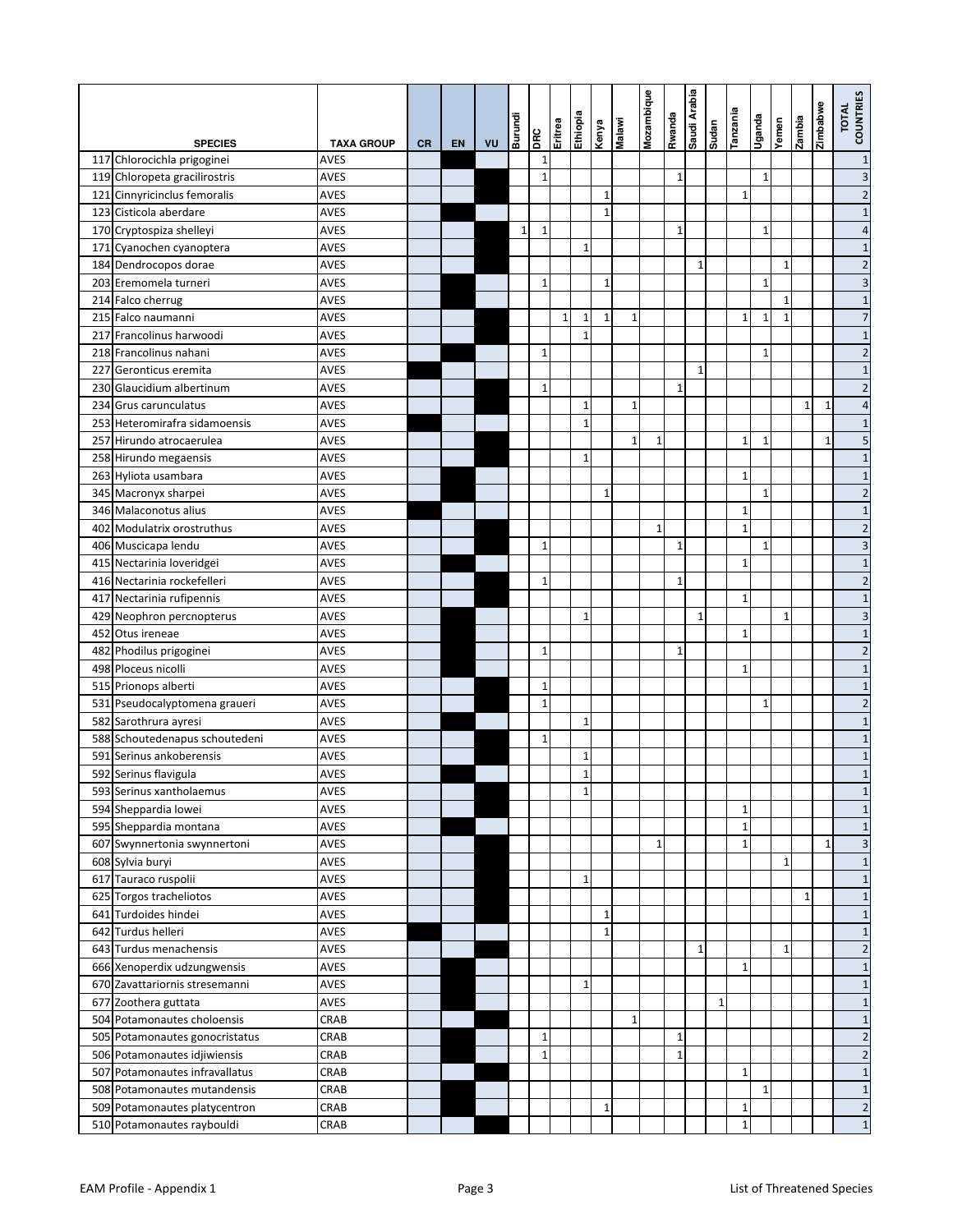|                                                |                            |           |    |    | <b>Burundi</b> |              | Eritrea | Ethiopia     | Kenya | Malawi                       | Mozambique                  | spuewa       | Saudi Arabia | uepns | Tanzania     | Poue         | Yemen | zambia       | Zimbabwe | TOTAL<br>COUNTRIES               |
|------------------------------------------------|----------------------------|-----------|----|----|----------------|--------------|---------|--------------|-------|------------------------------|-----------------------------|--------------|--------------|-------|--------------|--------------|-------|--------------|----------|----------------------------------|
| <b>SPECIES</b>                                 | <b>TAXA GROUP</b>          | <b>CR</b> | EN | VU |                | DRC          |         |              |       |                              |                             |              |              |       |              |              |       |              |          |                                  |
| 511 Potamonautes unisulcatus                   | CRAB                       |           |    |    |                |              |         |              |       |                              |                             |              |              |       | $1\,$        |              |       |              |          | $\mathbf{1}$                     |
| 42 Aplocheilichthys omoculatus                 | <b>FISH</b>                |           |    |    |                |              |         |              |       |                              |                             |              |              |       | $\mathbf{1}$ |              |       |              |          | $\mathbf{1}$                     |
| 55 Aulonocara aquilonium                       | <b>FISH</b>                |           |    |    |                |              |         |              |       | 1                            | 1                           |              |              |       |              |              |       |              |          | $\overline{2}$                   |
| 56 Aulonocara auditor                          | <b>FISH</b>                |           |    |    |                |              |         |              |       | $\overline{1}$               | $\mathbf 1$                 |              |              |       |              |              |       |              |          | $\overline{c}$                   |
| 57 Aulonocara ethelwynnae                      | <b>FISH</b>                |           |    |    |                |              |         |              |       | $\mathbf{1}$                 | $\mathbf{1}$                |              |              |       |              |              |       |              |          | $\overline{\mathbf{c}}$          |
| 58 Aulonocara hansbaenschi                     | <b>FISH</b>                |           |    |    |                |              |         |              |       | $\mathbf{1}$                 | 1                           |              |              |       |              |              |       |              |          | $\overline{c}$                   |
| 59 Aulonocara hueseri                          | <b>FISH</b>                |           |    |    |                |              |         |              |       | $\mathbf{1}$                 | 1                           |              |              |       |              |              |       |              |          | $\overline{\mathbf{c}}$          |
| 60 Aulonocara kandeense                        | <b>FISH</b>                |           |    |    |                |              |         |              |       | $\overline{1}$               | 1<br>$\mathbf{1}$           |              |              |       |              |              |       |              |          | $\overline{c}$                   |
| 61 Aulonocara korneliae                        | <b>FISH</b>                |           |    |    |                |              |         |              |       | $\mathbf{1}$<br>$\mathbf{1}$ |                             |              |              |       |              |              |       |              |          | $\overline{c}$<br>$\overline{2}$ |
| 62 Aulonocara maylandi                         | <b>FISH</b><br><b>FISH</b> |           |    |    |                |              |         |              |       | $\mathbf{1}$                 | $\mathbf 1$<br>$\mathbf{1}$ |              |              |       |              |              |       |              |          | $\overline{c}$                   |
| 63 Aulonocara nyassae<br>64 Aulonocara steveni | <b>FISH</b>                |           |    |    |                |              |         |              |       | $\mathbf{1}$                 | $\mathbf{1}$                |              |              |       |              |              |       |              |          | $\overline{c}$                   |
| 69 Barbus huloti                               | <b>FISH</b>                |           |    |    |                | $\mathbf 1$  |         |              |       |                              |                             |              |              |       |              | $\mathbf{1}$ |       |              |          | $\overline{c}$                   |
| 70 Barbus quadralineatus                       | <b>FISH</b>                |           |    |    |                |              |         |              |       |                              |                             |              |              |       | $1\,$        |              |       |              |          | $\mathbf{1}$                     |
| 82 Boulangerochromis microlepis                | <b>FISH</b>                |           |    |    | $\mathbf{1}$   | $1\,$        |         |              |       |                              |                             |              |              |       | $\mathbf{1}$ |              |       | $\mathbf{1}$ |          | 4                                |
| 113 Chiloglanis asymetricaudalis               | <b>FISH</b>                |           |    |    | $\mathbf{1}$   | $\mathbf 1$  |         |              |       |                              |                             | 1            |              |       |              |              |       |              |          | 3                                |
| 114 Chiloglanis kalambo                        | <b>FISH</b>                |           |    |    |                |              |         |              |       |                              |                             |              |              |       | $\mathbf 1$  |              |       |              |          | $\mathbf{1}$                     |
| 115 Chiloglanis ruziziensis                    | <b>FISH</b>                |           |    |    | $\mathbf{1}$   | $\mathbf{1}$ |         |              |       |                              |                             | 1            |              |       |              |              |       |              |          | 3                                |
| 124 Clariallabes mutsindoziensis               | <b>FISH</b>                |           |    |    |                |              |         |              |       |                              |                             |              |              |       | $\mathbf{1}$ |              |       |              |          | $\mathbf{1}$                     |
| 136 Copadichromis atripinnis                   | <b>FISH</b>                |           |    |    |                |              |         |              |       | $\mathbf{1}$                 | 1                           |              |              |       |              |              |       |              |          | $\overline{\mathbf{c}}$          |
| 137 Copadichromis boadzulu                     | <b>FISH</b>                |           |    |    |                |              |         |              |       | $\mathbf{1}$                 | $\mathbf{1}$                |              |              |       |              |              |       |              |          | $\overline{c}$                   |
| 138 Copadichromis conophorus                   | <b>FISH</b>                |           |    |    |                |              |         |              |       | $\mathbf{1}$                 | $\mathbf{1}$                |              |              |       |              |              |       |              |          | $\overline{2}$                   |
| 139 Copadichromis cyclicos                     | <b>FISH</b>                |           |    |    |                |              |         |              |       | $\mathbf{1}$                 | 1                           |              |              |       |              |              |       |              |          | $\overline{c}$                   |
| 140 Copadichromis geertsi                      | <b>FISH</b>                |           |    |    |                |              |         |              |       | $\mathbf{1}$                 | $\mathbf{1}$                |              |              |       |              |              |       |              |          | $\overline{\mathbf{c}}$          |
| 141 Copadichromis mbenji                       | <b>FISH</b>                |           |    |    |                |              |         |              |       | $\overline{1}$               | 1                           |              |              |       |              |              |       |              |          | $\overline{c}$                   |
| 142 Copadichromis nkatae                       | <b>FISH</b>                |           |    |    |                |              |         |              |       | $\mathbf{1}$                 | $\mathbf{1}$                |              |              |       |              |              |       |              |          | $\overline{c}$                   |
| 143 Copadichromis thinos                       | <b>FISH</b>                |           |    |    |                |              |         |              |       | $\overline{1}$               | $\mathbf{1}$                |              |              |       |              |              |       |              |          | $\overline{c}$                   |
| 144 Copadichromis trewavasae                   | <b>FISH</b>                |           |    |    |                |              |         |              |       | $\mathbf{1}$                 | $\mathbf{1}$                |              |              |       |              |              |       |              |          | $\overline{2}$                   |
| 145 Copadichromis verduyni                     | <b>FISH</b>                |           |    |    |                |              |         |              |       | $\overline{1}$               | $\mathbf{1}$                |              |              |       |              |              |       |              |          | $\overline{c}$                   |
| 178 Cynotilapia axelrodi                       | <b>FISH</b>                |           |    |    |                |              |         |              |       | $\mathbf{1}$                 | $\mathbf{1}$                |              |              |       |              |              |       |              |          | $\overline{2}$                   |
| 179 Cynotilapia zebroides                      | <b>FISH</b>                |           |    |    |                |              |         |              |       | $\mathbf{1}$                 | $\mathbf{1}$                |              |              |       |              |              |       |              |          | $\overline{c}$                   |
| 222 Garra regressus                            | <b>FISH</b>                |           |    |    |                |              |         | 1            |       |                              |                             |              |              |       |              |              |       |              |          | $\mathbf{1}$                     |
| 223 Garra tana                                 | <b>FISH</b>                |           |    |    |                |              |         | $\mathbf{1}$ |       |                              |                             |              |              |       |              |              |       |              |          | $\mathbf{1}$                     |
| 241 Haplochromis aeneocolor                    | <b>FISH</b>                |           |    |    |                | $\mathbf{1}$ |         |              |       |                              |                             |              |              |       |              | 1            |       |              |          | $\overline{c}$                   |
| 242 Haplochromis erythromaculatus              | <b>FISH</b>                |           |    |    |                | $\mathbf 1$  |         |              |       |                              |                             | $\mathbf{1}$ |              |       |              | $\mathbf{1}$ |       |              |          | 3                                |
| 243 Haplochromis petronius                     | <b>FISH</b>                |           |    |    |                | $\mathbf 1$  |         |              |       |                              |                             |              |              |       |              | $\mathbf{1}$ |       |              |          | $\overline{2}$                   |
| 278 lodotropheus declivitas                    | <b>FISH</b>                |           |    |    |                |              |         |              |       | $\mathbf 1$                  | $\mathbf 1$                 |              |              |       |              |              |       |              |          | $\overline{\mathbf{c}}$          |
| 279 Iodotropheus sprengerae                    | <b>FISH</b>                |           |    |    |                |              |         |              |       | $\mathbf{1}$                 | $\mathbf{1}$                |              |              |       |              |              |       |              |          | $\overline{c}$                   |
| 280 lodotropheus stuartgranti                  | <b>FISH</b>                |           |    |    |                |              |         |              |       | $\mathbf{1}$                 | $1\overline{ }$             |              |              |       |              |              |       |              |          | $\overline{2}$                   |
| 284 Kneria ruaha                               | <b>FISH</b>                |           |    |    |                |              |         |              |       |                              |                             |              |              |       | $\mathbf{1}$ |              |       |              |          | $\mathbf{1}$                     |
| 289 Labeo mesops                               | <b>FISH</b>                |           |    |    |                |              |         |              |       | $\mathbf{1}$                 | 1                           |              |              |       |              |              |       |              |          | $\overline{\mathbf{c}}$          |
| 290 Labeobarbus acutirostris                   | <b>FISH</b>                |           |    |    |                |              |         | $1\,$        |       |                              |                             |              |              |       |              |              |       |              |          | $\mathbf{1}$                     |
| 291 Labeobarbus gorguari                       | <b>FISH</b>                |           |    |    |                |              |         | $\mathbf 1$  |       |                              |                             |              |              |       |              |              |       |              |          | $\mathbf{1}$                     |
| 292 Labeobarbus macrophtalmus                  | <b>FISH</b>                |           |    |    |                |              |         | $\mathbf 1$  |       |                              |                             |              |              |       |              |              |       |              |          | $\mathbf{1}$                     |
| 293 Labeobarbus ossensis                       | <b>FISH</b>                |           |    |    |                |              |         | $\mathbf 1$  |       |                              |                             |              |              |       |              |              |       |              |          | $\mathbf{1}$                     |
| 294 Labeobarbus platydorsus                    | <b>FISH</b>                |           |    |    |                |              |         | $\mathbf{1}$ |       |                              |                             |              |              |       |              |              |       |              |          | $\mathbf{1}$                     |
| 295 Labidochromis chisumluae                   | <b>FISH</b>                |           |    |    |                |              |         |              |       | $\mathbf{1}$                 | $\mathbf 1$                 |              |              |       |              |              |       |              |          | $\overline{\mathbf{c}}$          |
| 296 Labidochromis flavigulis                   | <b>FISH</b>                |           |    |    |                |              |         |              |       | $\overline{1}$               | $\mathbf 1$                 |              |              |       |              |              |       |              |          | $\overline{\mathbf{c}}$          |
| 297 Labidochromis freibergi                    | <b>FISH</b>                |           |    |    |                |              |         |              |       | $\mathbf 1$                  | 1                           |              |              |       |              |              |       |              |          | $\overline{\mathbf{c}}$          |
| 298 Labidochromis gigas                        | <b>FISH</b>                |           |    |    |                |              |         |              |       | $\overline{1}$               | $\mathbf 1$                 |              |              |       |              |              |       |              |          | $\overline{c}$                   |
| 299 Labidochromis heterodon                    | <b>FISH</b>                |           |    |    |                |              |         |              |       | $\mathbf{1}$                 | $\mathbf 1$                 |              |              |       |              |              |       |              |          | $\overline{\mathbf{c}}$          |
| 300 Labidochromis ianthinus                    | <b>FISH</b>                |           |    |    |                |              |         |              |       | $\overline{1}$               | $\mathbf{1}$                |              |              |       |              |              |       |              |          | $\overline{c}$                   |
| 301 Labidochromis lividus                      | <b>FISH</b>                |           |    |    |                |              |         |              |       | $\mathbf 1$                  | $\mathbf 1$                 |              |              |       |              |              |       |              |          | $\overline{\mathbf{c}}$          |
| 302 Labidochromis mbenjii                      | <b>FISH</b>                |           |    |    |                |              |         |              |       | $\overline{1}$               | $\mathbf 1$                 |              |              |       |              |              |       |              |          | $\overline{c}$                   |
| 303 Labidochromis mylodon                      | <b>FISH</b>                |           |    |    |                |              |         |              |       | $\mathbf{1}$                 | $\mathbf 1$                 |              |              |       |              |              |       |              |          | $\overline{\mathbf{c}}$          |
| 304 Labidochromis pallidus                     | <b>FISH</b>                |           |    |    |                |              |         |              |       | $\overline{1}$               | $\mathbf 1$                 |              |              |       |              |              |       |              |          | $\overline{c}$                   |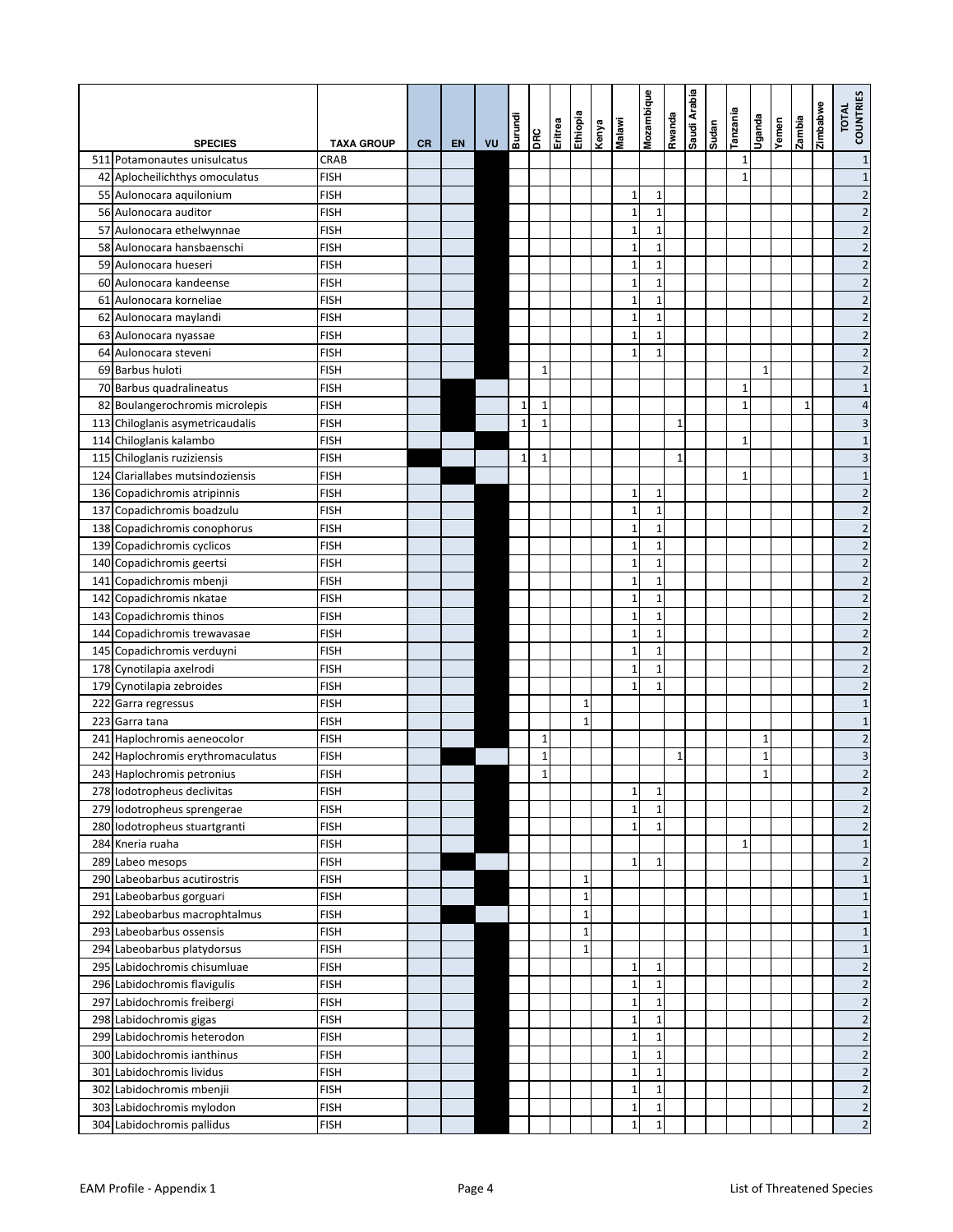|                                                               |                     |           |    |    | Burundi      |              | Eritrea | Ethiopia | Kenya        | <b>Malawi</b>                | Mozambique                  | Rwanda | Saudi Arabia | Sudan | Tanzania     | Uganda       | Yemen | Zambia       | Zimbabwe | <b>COUNTRIES</b><br><b>TOTAL</b>          |
|---------------------------------------------------------------|---------------------|-----------|----|----|--------------|--------------|---------|----------|--------------|------------------------------|-----------------------------|--------|--------------|-------|--------------|--------------|-------|--------------|----------|-------------------------------------------|
| <b>SPECIES</b>                                                | <b>TAXA GROUP</b>   | <b>CR</b> | EN | VU |              | DRC          |         |          |              |                              |                             |        |              |       |              |              |       |              |          |                                           |
| 305 Labidochromis strigatus                                   | <b>FISH</b>         |           |    |    |              |              |         |          |              | 1                            | 1                           |        |              |       |              |              |       |              |          | $\overline{\mathbf{c}}$                   |
| 306 Labidochromis zebroides                                   | <b>FISH</b>         |           |    |    |              |              |         |          |              | $\mathbf{1}$                 | $\mathbf{1}$                |        |              |       |              |              |       |              |          | $\overline{c}$                            |
| 308 Lamprologus kungweensis                                   | <b>FISH</b>         |           |    |    | $\mathbf 1$  | $\mathbf{1}$ |         |          |              |                              |                             |        |              |       | $\mathbf 1$  |              |       | 1            |          | $\overline{4}$                            |
| 313 Lates angustifrons                                        | <b>FISH</b>         |           |    |    | $\mathbf{1}$ | $\mathbf{1}$ |         |          |              |                              |                             |        |              |       | $\mathbf{1}$ |              |       | $\mathbf{1}$ |          | 4                                         |
| 314 Lates macrophthalmus                                      | <b>FISH</b>         |           |    |    |              | $\mathbf{1}$ |         |          |              |                              |                             |        |              |       |              | $\mathbf{1}$ |       |              |          | $\overline{2}$                            |
| 315 Lates mariae                                              | <b>FISH</b>         |           |    |    | 1            | $\mathbf{1}$ |         |          |              |                              |                             |        |              |       | $\mathbf{1}$ |              |       | 1            |          | $\overline{4}$                            |
| 316 Lates microlepis                                          | <b>FISH</b>         |           |    |    | $\mathbf{1}$ | 1            |         |          |              |                              |                             | 1      |              |       | $\mathbf 1$  |              |       | 1            |          | 5                                         |
| 325 Lethrinops macracanthus                                   | FISH                |           |    |    |              |              |         |          |              | 1                            | 1                           |        |              |       |              |              |       |              |          | $\overline{c}$                            |
| 326 Lethrinops macrophthalmus                                 | FISH                |           |    |    |              |              |         |          |              | $\mathbf{1}$                 | $\mathbf{1}$                |        |              |       |              |              |       |              |          | $\overline{c}$                            |
| 327 Lethrinops micrentodon                                    | <b>FISH</b>         |           |    |    |              |              |         |          |              | $\mathbf{1}$                 | $\mathbf 1$                 |        |              |       |              |              |       |              |          | $\overline{2}$                            |
| 328 Lethrinops microdon                                       | <b>FISH</b>         |           |    |    |              |              |         |          |              | $\mathbf{1}$                 | $\mathbf{1}$                |        |              |       |              |              |       |              |          | $\overline{c}$                            |
| 329 Lethrinops oculatus                                       | <b>FISH</b>         |           |    |    |              |              |         |          |              | $\mathbf{1}$                 | $\mathbf{1}$                |        |              |       |              |              |       |              |          | $\overline{c}$                            |
| 330 Lethrinops stridae                                        | <b>FISH</b>         |           |    |    |              |              |         |          |              | $\mathbf{1}$<br>$\mathbf{1}$ | $\mathbf{1}$                |        |              |       |              |              |       |              |          | $\overline{c}$                            |
| 349 Maylandia aurora                                          | <b>FISH</b>         |           |    |    |              |              |         |          |              |                              | $\mathbf 1$<br>$\mathbf{1}$ |        |              |       |              |              |       |              |          | $\overline{2}$                            |
| 350 Maylandia benetos<br>351 Maylandia callainos              | <b>FISH</b>         |           |    |    |              |              |         |          |              | $\mathbf{1}$<br>$\mathbf{1}$ |                             |        |              |       |              |              |       |              |          | $\overline{c}$                            |
|                                                               | <b>FISH</b>         |           |    |    |              |              |         |          |              |                              | 1                           |        |              |       |              |              |       |              |          | $\overline{c}$                            |
| 352 Maylandia chrysomallos                                    | FISH                |           |    |    |              |              |         |          |              | $\mathbf{1}$<br>$\mathbf{1}$ | $\mathbf{1}$                |        |              |       |              |              |       |              |          | $\overline{c}$                            |
| 353 Maylandia cyneusmarginata                                 | <b>FISH</b>         |           |    |    |              |              |         |          |              |                              | $\mathbf 1$                 |        |              |       |              |              |       |              |          | $\overline{2}$                            |
| 354 Maylandia emmiltos                                        | <b>FISH</b>         |           |    |    |              |              |         |          |              | $\mathbf{1}$<br>$\mathbf{1}$ | $\mathbf{1}$                |        |              |       |              |              |       |              |          | $\overline{c}$                            |
| 355 Maylandia estherae                                        | <b>FISH</b>         |           |    |    |              |              |         |          |              |                              | $\mathbf{1}$                |        |              |       |              |              |       |              |          | $\overline{c}$                            |
| 356 Maylandia greshakei                                       | <b>FISH</b>         |           |    |    |              |              |         |          |              | $\mathbf{1}$                 | 1                           |        |              |       |              |              |       |              |          | $\overline{\mathbf{c}}$                   |
| 357 Maylandia hajomaylandi                                    | <b>FISH</b>         |           |    |    |              |              |         |          |              | $\mathbf{1}$                 | $\mathbf{1}$                |        |              |       |              |              |       |              |          | $\overline{\mathbf{c}}$                   |
| 358 Maylandia heteropicta                                     | FISH                |           |    |    |              |              |         |          |              | $\mathbf{1}$                 | 1                           |        |              |       |              |              |       |              |          | $\overline{c}$                            |
| 359 Maylandia lombardoi                                       | FISH                |           |    |    |              |              |         |          |              | $\mathbf{1}$                 | 1                           |        |              |       |              |              |       |              |          | $\overline{\mathbf{c}}$                   |
| 360 Maylandia mbenjii                                         | <b>FISH</b>         |           |    |    |              |              |         |          |              | $\mathbf{1}$<br>$\mathbf{1}$ | 1                           |        |              |       |              |              |       |              |          | $\overline{c}$                            |
| 361 Maylandia melabranchion                                   | FISH                |           |    |    |              |              |         |          |              |                              | $\mathbf{1}$                |        |              |       |              |              |       |              |          | $\overline{c}$                            |
| 362 Maylandia phaeos                                          | FISH                |           |    |    |              |              |         |          |              | $\mathbf{1}$                 | 1                           |        |              |       |              |              |       |              |          | $\overline{c}$                            |
| 363 Maylandia pursa                                           | <b>FISH</b>         |           |    |    |              |              |         |          |              | $\mathbf{1}$                 | 1                           |        |              |       |              |              |       |              |          | $\overline{2}$                            |
| 364 Maylandia pyrsonotos                                      | <b>FISH</b>         |           |    |    |              |              |         |          |              | $\mathbf{1}$<br>$\mathbf{1}$ | 1                           |        |              |       |              |              |       |              |          | $\overline{c}$                            |
| 365 Maylandia sandaracinos                                    | <b>FISH</b>         |           |    |    |              |              |         |          |              |                              | $\mathbf{1}$                |        |              |       |              |              |       |              |          | $\overline{\mathbf{c}}$                   |
| 366 Maylandia thapsinogen                                     | FISH                |           |    |    |              |              |         |          |              | $\mathbf{1}$                 | 1                           |        |              |       |              |              |       |              |          | $\overline{c}$                            |
| 367 Maylandia xanstomachus                                    | <b>FISH</b>         |           |    |    |              |              |         |          |              | $\mathbf{1}$<br>$\mathbf{1}$ | 1                           |        |              |       |              |              |       |              |          | $\overline{\mathbf{c}}$<br>$\overline{c}$ |
| 372 Melanochromis baliodigma                                  | FISH<br><b>FISH</b> |           |    |    |              |              |         |          |              | $\mathbf{1}$                 | 1<br>$\mathbf{1}$           |        |              |       |              |              |       |              |          | $\overline{c}$                            |
| 373 Melanochromis chipokae<br>374 Melanochromis cyaneorhabdos | <b>FISH</b>         |           |    |    |              |              |         |          |              | $\mathbf{1}$                 | 1                           |        |              |       |              |              |       |              |          | $\overline{c}$                            |
| 375 Melanochromis dialeptos                                   | <b>FISH</b>         |           |    |    |              |              |         |          |              | $\mathbf{1}$                 | $\mathbf{1}$                |        |              |       |              |              |       |              |          | $\overline{2}$                            |
| 376 Melanochromis elastodema                                  | <b>FISH</b>         |           |    |    |              |              |         |          |              | $\mathbf 1$                  | 1                           |        |              |       |              |              |       |              |          | $\overline{\mathbf{c}}$                   |
| 377 Melanochromis heterochromis                               | <b>FISH</b>         |           |    |    |              |              |         |          |              | $\mathbf{1}$                 | $\mathbf{1}$                |        |              |       |              |              |       |              |          | $\overline{c}$                            |
| 378 Melanochromis interruptus                                 | <b>FISH</b>         |           |    |    |              |              |         |          |              | $\mathbf{1}$                 | $\mathbf 1$                 |        |              |       |              |              |       |              |          | $\overline{\mathbf{c}}$                   |
| 379 Melanochromis joanjohnsonae                               | <b>FISH</b>         |           |    |    |              |              |         |          |              | $\mathbf{1}$                 | $\mathbf 1$                 |        |              |       |              |              |       |              |          | $\overline{c}$                            |
| 380 Melanochromis johannii                                    | <b>FISH</b>         |           |    |    |              |              |         |          |              | $\mathbf{1}$                 | 1                           |        |              |       |              |              |       |              |          | $\overline{c}$                            |
| 381 Melanochromis lepidiadaptes                               | <b>FISH</b>         |           |    |    |              |              |         |          |              | $\mathbf 1$                  | $\mathbf{1}$                |        |              |       |              |              |       |              |          | $\overline{c}$                            |
| 382 Melanochromis loriae                                      | <b>FISH</b>         |           |    |    |              |              |         |          |              | $1\,$                        | $\mathbf 1$                 |        |              |       |              |              |       |              |          | $\overline{c}$                            |
| 383 Melanochromis mellitus                                    | <b>FISH</b>         |           |    |    |              |              |         |          |              | $\mathbf{1}$                 | $\mathbf{1}$                |        |              |       |              |              |       |              |          | $\overline{c}$                            |
| 384 Melanochromis perileucos                                  | FISH                |           |    |    |              |              |         |          |              | $\mathbf{1}$                 | $\mathbf{1}$                |        |              |       |              |              |       |              |          | $\overline{\mathbf{c}}$                   |
| 385 Melanochromis xanthodigma                                 | FISH                |           |    |    |              |              |         |          |              | $\mathbf{1}$                 | $\mathbf{1}$                |        |              |       |              |              |       |              |          | $\overline{2}$                            |
| 427 Neolamprologus christyi                                   | FISH                |           |    |    | $\mathbf 1$  | $\mathbf{1}$ |         |          |              |                              |                             |        |              |       | $\mathbf 1$  |              |       | 1            |          | 4                                         |
| 428 Neolamprologus schreyeni                                  | FISH                |           |    |    | $\mathbf 1$  | $\mathbf{1}$ |         |          |              |                              |                             |        |              |       | $\mathbf 1$  |              |       | 1            |          | 4                                         |
| 437 Opsaridium microcephalum                                  | FISH                |           |    |    |              |              |         |          |              | 1                            | 1                           |        |              |       | $\mathbf 1$  |              |       |              |          | 3                                         |
| 438 Opsaridium microlepis                                     | <b>FISH</b>         |           |    |    |              |              |         |          |              | $\mathbf{1}$                 | 1                           |        |              |       | $\mathbf 1$  |              |       |              |          | 3                                         |
| 439 Oreochromis hunteri                                       | FISH                |           |    |    |              |              |         |          | $\mathbf{1}$ |                              |                             |        |              |       | $\mathbf 1$  |              |       |              |          | $\overline{\mathbf{c}}$                   |
| 440 Oreochromis karomo                                        | FISH                |           |    |    |              |              |         |          |              |                              |                             |        |              |       | $\mathbf{1}$ |              |       |              |          | $\mathbf{1}$                              |
| 441 Oreochromis karongae                                      | FISH                |           |    |    |              |              |         |          |              | $\mathbf 1$                  | $\mathbf{1}$                |        |              |       |              |              |       |              |          | $\overline{\mathbf{c}}$                   |
| 442 Oreochromis lidole                                        | FISH                |           |    |    |              |              |         |          |              | $\mathbf{1}$                 | $\mathbf{1}$                |        |              |       |              |              |       |              |          | $\overline{c}$                            |
| 443 Oreochromis squamipinnis                                  | <b>FISH</b>         |           |    |    |              |              |         |          |              | $\mathbf 1$                  | $\mathbf{1}$                |        |              |       |              |              |       |              |          | $\overline{\mathbf{c}}$                   |
| 444 Orthochromis luichensis                                   | <b>FISH</b>         |           |    |    |              |              |         |          |              |                              |                             |        |              |       | $\mathbf 1$  |              |       |              |          | $\mathbf{1}$                              |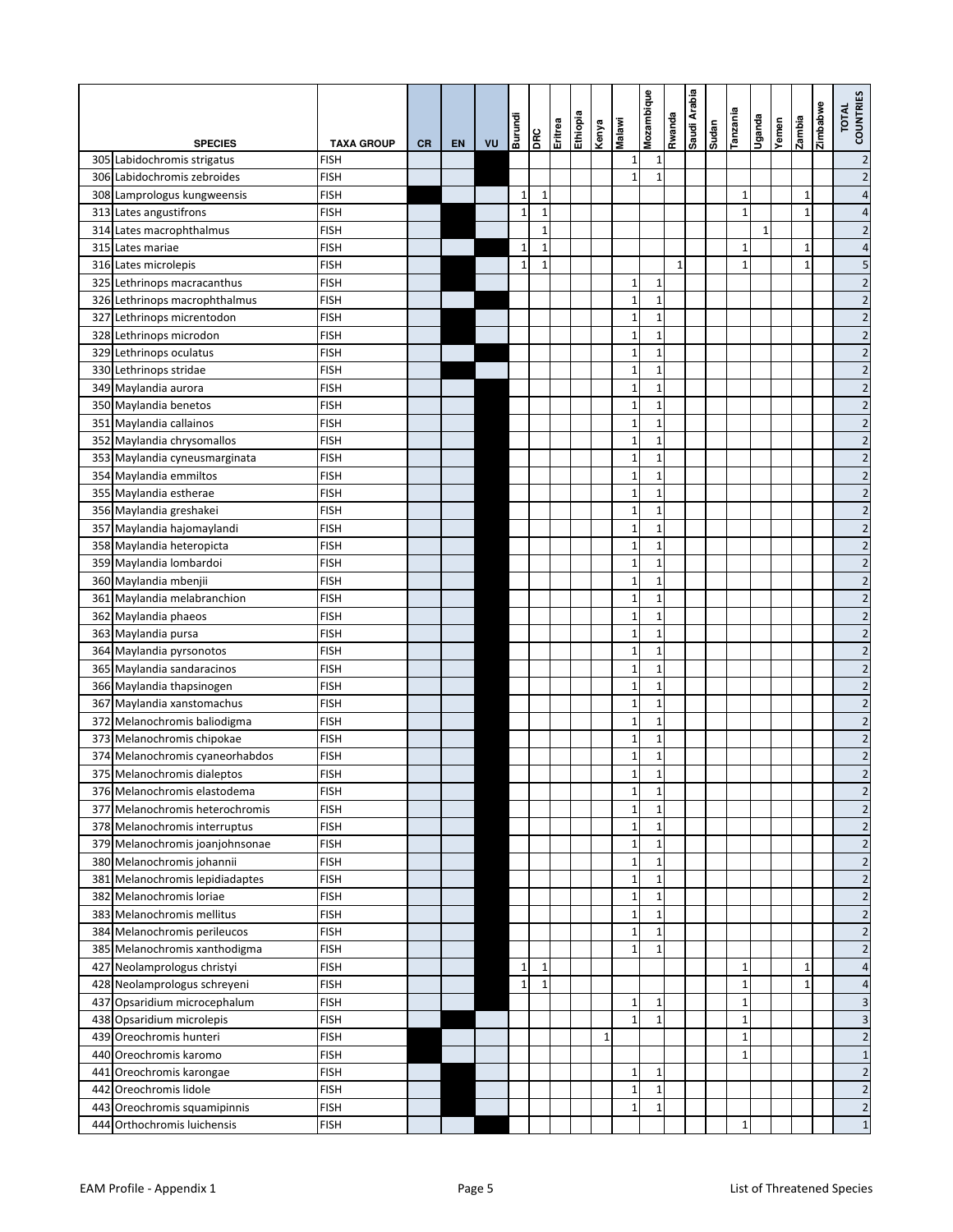|    |                               |                   |    |           |    | Burundi      |              | Eritrea      | eidoiya     | Kenya<br>Kenya | Malawi       | Mozambique   | Rwanda       | Saudi Arabia | Sudan | Tanzania     | epueĥ∩       | Yemen        | siquez       | Zimbabwe     | TOTAL<br>COUNTRIES      |
|----|-------------------------------|-------------------|----|-----------|----|--------------|--------------|--------------|-------------|----------------|--------------|--------------|--------------|--------------|-------|--------------|--------------|--------------|--------------|--------------|-------------------------|
|    | <b>SPECIES</b>                | <b>TAXA GROUP</b> | CR | <b>EN</b> | VU |              | <b>BE</b>    |              |             |                |              |              |              |              |       |              |              |              |              |              |                         |
|    | 445 Orthochromis rugufuensis  | <b>FISH</b>       |    |           |    |              |              |              |             |                |              |              |              |              |       | $\mathbf{1}$ |              |              |              |              | $\mathbf{1}$            |
|    | 449 Otopharynx lithobates     | <b>FISH</b>       |    |           |    |              |              |              |             |                | 1            | 1            |              |              |       |              |              |              |              |              | $\overline{c}$          |
|    | 450 Otopharynx pachycheilus   | <b>FISH</b>       |    |           |    |              |              |              |             |                | $\mathbf{1}$ | 1            |              |              |       |              |              |              |              |              | $\overline{\mathbf{c}}$ |
|    | 451 Otopharynx walteri        | <b>FISH</b>       |    |           |    |              |              |              |             |                | $\mathbf{1}$ | $\mathbf{1}$ |              |              |       |              |              |              |              |              | $\overline{c}$          |
|    | 459 Parakneria tanzaniae      | <b>FISH</b>       |    |           |    |              |              |              |             |                |              |              |              |              |       | $\mathbf{1}$ |              |              |              |              | $1\,$                   |
|    | 478 Petrotilapia chrysos      | <b>FISH</b>       |    |           |    |              |              |              |             |                | 1            | 1            |              |              |       |              |              |              |              |              | $\overline{c}$          |
|    | 479 Petrotilapia nigra        | <b>FISH</b>       |    |           |    |              |              |              |             |                | $\mathbf{1}$ | 1            |              |              |       |              |              |              |              |              | $\overline{2}$          |
|    | 525 Protomelas dejunctus      | <b>FISH</b>       |    |           |    |              |              |              |             |                | $\mathbf{1}$ | $\mathbf{1}$ |              |              |       |              |              |              |              |              | $\overline{c}$          |
|    | 526 Protomelas virgatus       | FISH              |    |           |    |              |              |              |             |                | $\mathbf{1}$ | $\mathbf{1}$ |              |              |       |              |              |              |              |              | $\overline{2}$          |
|    | 532 Pseudotropheus ater       | <b>FISH</b>       |    |           |    |              |              |              |             |                | $\mathbf{1}$ | $\mathbf{1}$ |              |              |       |              |              |              |              |              | $\overline{2}$          |
|    | 533 Pseudotropheus cyaneus    | <b>FISH</b>       |    |           |    |              |              |              |             |                | $\mathbf{1}$ | $\mathbf{1}$ |              |              |       |              |              |              |              |              | $\overline{c}$          |
|    | 534 Pseudotropheus demasoni   | <b>FISH</b>       |    |           |    |              |              |              |             |                | $\mathbf{1}$ | $\mathbf{1}$ |              |              |       |              |              |              |              |              | $\overline{2}$          |
|    | 535 Pseudotropheus elongatus  | <b>FISH</b>       |    |           |    |              |              |              |             |                | $\mathbf{1}$ | $\mathbf{1}$ |              |              |       |              |              |              |              |              | $\overline{c}$          |
|    | 536 Pseudotropheus flavus     | <b>FISH</b>       |    |           |    |              |              |              |             |                | $\mathbf{1}$ | $\mathbf{1}$ |              |              |       |              |              |              |              |              | $\overline{2}$          |
|    | 537 Pseudotropheus galanos    | <b>FISH</b>       |    |           |    |              |              |              |             |                | $\mathbf{1}$ | $\mathbf{1}$ |              |              |       |              |              |              |              |              | $\overline{c}$          |
|    | 538 Pseudotropheus longior    | <b>FISH</b>       |    |           |    |              |              |              |             |                | $\mathbf{1}$ | 1            |              |              |       |              |              |              |              |              | $\overline{2}$          |
|    | 539 Pseudotropheus modestus   | <b>FISH</b>       |    |           |    |              |              |              |             |                | $\mathbf{1}$ | $\mathbf{1}$ |              |              |       |              |              |              |              |              | $\overline{2}$          |
|    | 540 Pseudotropheus purpuratus | <b>FISH</b>       |    |           |    |              |              |              |             |                | $\mathbf{1}$ | $\mathbf{1}$ |              |              |       |              |              |              |              |              | $\overline{2}$          |
|    | 541 Pseudotropheus saulosi    | <b>FISH</b>       |    |           |    |              |              |              |             |                | $\mathbf{1}$ | $\mathbf{1}$ |              |              |       |              |              |              |              |              | $\overline{c}$          |
|    | 542 Pseudotropheus tursiops   | <b>FISH</b>       |    |           |    |              |              |              |             |                | $\mathbf{1}$ | 1            |              |              |       |              |              |              |              |              | $\overline{2}$          |
|    | 596 Simochromis margaretae    | <b>FISH</b>       |    |           |    | 1            | 1            |              |             |                |              |              |              |              |       | 1            |              |              | $\mathbf{1}$ |              | 4                       |
|    | 597 Simochromis marginatus    | <b>FISH</b>       |    |           |    | $\mathbf{1}$ | $\mathbf{1}$ |              |             |                |              |              |              |              |       | $\mathbf{1}$ |              |              | $\mathbf{1}$ |              | 4                       |
|    | 636 Tropheops gracilior       | <b>FISH</b>       |    |           |    |              |              |              |             |                | $\mathbf{1}$ | 1            |              |              |       |              |              |              |              |              | $\overline{c}$          |
|    | 637 Tropheops microstoma      | FISH              |    |           |    |              |              |              |             |                | $\mathbf{1}$ | 1            |              |              |       |              |              |              |              |              | $\overline{2}$          |
|    | 638 Tropheops tropheops       | <b>FISH</b>       |    |           |    |              |              |              |             |                | 1            | 1            |              |              |       |              |              |              |              |              | $\overline{\mathbf{c}}$ |
|    | 639 Tropheus duboisi          | <b>FISH</b>       |    |           |    | 1            | 1            |              |             |                |              |              |              |              |       | $\mathbf{1}$ |              |              | 1            |              | $\overline{4}$          |
|    | 640 Tropheus polli            | <b>FISH</b>       |    |           |    | $\mathbf{1}$ | $\mathbf{1}$ |              |             |                |              |              |              |              |       | $\mathbf{1}$ |              |              | $\mathbf{1}$ |              | $\overline{4}$          |
|    | 657 Varicorhinus leleupanus   | <b>FISH</b>       |    |           |    | $\mathbf{1}$ | $\mathbf{1}$ |              |             |                |              |              | 1            |              |       |              |              |              |              |              | 3                       |
|    | 667 Xenotilapia burtoni       | <b>FISH</b>       |    |           |    | $\mathbf{1}$ | 1            |              |             |                |              |              |              |              |       | 1            |              |              | $\mathbf{1}$ |              | $\overline{a}$          |
|    | 2 Acinonyx jubatus            | <b>MAMMALIA</b>   |    |           |    |              |              |              | 1           | $\mathbf{1}$   |              |              |              |              |       |              |              | $\mathbf{1}$ |              |              | 3                       |
|    | 74 Bdeogale omnivora          | <b>MAMMALIA</b>   |    |           |    |              |              |              |             |                |              |              |              |              |       | $\mathbf{1}$ |              |              |              |              | $1\,$                   |
|    | 96 Canis simensis             | <b>MAMMALIA</b>   |    |           |    |              |              |              | 1           |                |              |              |              |              |       |              |              |              |              |              | $1\,$                   |
| 98 | Capra nubiana                 | <b>MAMMALIA</b>   |    |           |    |              |              | $\mathbf{1}$ |             |                |              |              |              | $\mathbf{1}$ |       |              |              |              |              |              | $\overline{c}$          |
|    | 99 Capra walie                | MAMMALIA          |    |           |    |              |              |              | $1\,$       |                |              |              |              |              |       |              |              |              |              |              | $1\,$                   |
|    | 106 Carpitalpa arendsi        | MAMMALIA          |    |           |    |              |              |              |             |                |              | 1            |              |              |       |              |              |              |              | $\mathbf{1}$ | $\overline{2}$          |
|    | 109 Cephalophus spadix        | <b>MAMMALIA</b>   |    |           |    |              |              |              |             |                |              |              |              |              |       | $\mathbf{1}$ |              |              |              |              | $\mathbf{1}$            |
|    | 110 Cercopithecus hamlyni     | <b>MAMMALIA</b>   |    |           |    | $\mathbf 1$  | $\mathbf{1}$ |              |             |                |              |              | $\mathbf{1}$ |              |       |              |              |              |              |              | 3                       |
|    | 111 Cercopithecus Ihoesti     | MAMMALIA          |    |           |    |              | $\mathbf{1}$ |              |             |                |              |              | 1            |              |       |              | $\mathbf 1$  |              |              |              | 3                       |
|    | 116 Chlorocebus djamdjamensis | MAMMALIA          |    |           |    |              |              |              | $\mathbf 1$ |                |              |              |              |              |       |              |              |              |              |              | $\mathbf{1}$            |
|    | 148 Crocidura allex           | MAMMALIA          |    |           |    |              |              |              |             |                |              |              |              |              |       | $\mathbf{1}$ |              |              |              |              | $1\,$                   |
|    | 149 Crocidura baileyi         | <b>MAMMALIA</b>   |    |           |    |              |              |              | 1           |                |              |              |              |              |       |              |              |              |              |              | $\mathbf{1}$            |
|    | 150 Crocidura bottegoides     | MAMMALIA          |    |           |    |              |              |              | $1\,$       |                |              |              |              |              |       |              |              |              |              |              | $1\,$                   |
|    | 151 Crocidura desperata       | MAMMALIA          |    |           |    |              |              |              |             |                |              |              |              |              |       | $\mathbf{1}$ |              |              |              |              | $\mathbf{1}$            |
|    | 152 Crocidura fumosa          | MAMMALIA          |    |           |    |              |              |              |             | $\mathbf{1}$   |              |              |              |              |       |              | $\mathbf{1}$ |              |              |              | $\overline{c}$          |
|    | 153 Crocidura glassi          | MAMMALIA          |    |           |    |              |              |              | 1           |                |              |              |              |              |       |              |              |              |              |              | $1\,$                   |
|    | 154 Crocidura harenna         | <b>MAMMALIA</b>   |    |           |    |              |              |              | $1\,$       |                |              |              |              |              |       |              |              |              |              |              | $\mathbf{1}$            |
|    | 155 Crocidura kivuana         | <b>MAMMALIA</b>   |    |           |    |              | $\mathbf{1}$ |              |             |                |              |              |              |              |       |              |              |              |              |              | $\mathbf{1}$            |
|    | 156 Crocidura lanosa          | MAMMALIA          |    |           |    |              | $\mathbf{1}$ |              |             |                |              |              |              |              |       |              |              |              |              |              | $\mathbf{1}$            |
|    | 157 Crocidura lucina          | MAMMALIA          |    |           |    |              |              |              | 1           |                |              |              |              |              |       |              |              |              |              |              | $\mathbf{1}$            |
|    | 158 Crocidura macmillani      | MAMMALIA          |    |           |    |              |              |              | 1           |                |              |              |              |              |       |              |              |              |              |              | $1\,$                   |
|    | 159 Crocidura phaeura         | MAMMALIA          |    |           |    |              |              |              | 1           |                |              |              |              |              |       |              |              |              |              |              | $1\,$                   |
|    | 160 Crocidura stenocephala    | MAMMALIA          |    |           |    |              | $\mathbf{1}$ |              |             |                |              |              |              |              |       |              | $\mathbf{1}$ |              |              |              | $\overline{c}$          |
|    | 161 Crocidura tansaniana      | MAMMALIA          |    |           |    |              |              |              |             |                |              |              |              |              |       | $\mathbf{1}$ |              |              |              |              | $1\,$                   |
|    | 162 Crocidura tarella         | MAMMALIA          |    |           |    |              | $\mathbf{1}$ |              |             |                |              |              |              |              |       |              | $\mathbf{1}$ |              |              |              | $\overline{2}$          |
|    | 163 Crocidura telfordi        | MAMMALIA          |    |           |    |              |              |              |             |                |              |              |              |              |       | $\mathbf 1$  |              |              |              |              | $\mathbf{1}$            |
|    | 164 Crocidura usambarae       | MAMMALIA          |    |           |    |              |              |              |             |                |              |              |              |              |       | $\mathbf{1}$ |              |              |              |              | $\mathbf{1}$            |
|    |                               |                   |    |           |    |              |              |              |             |                |              |              |              |              |       |              |              |              |              |              |                         |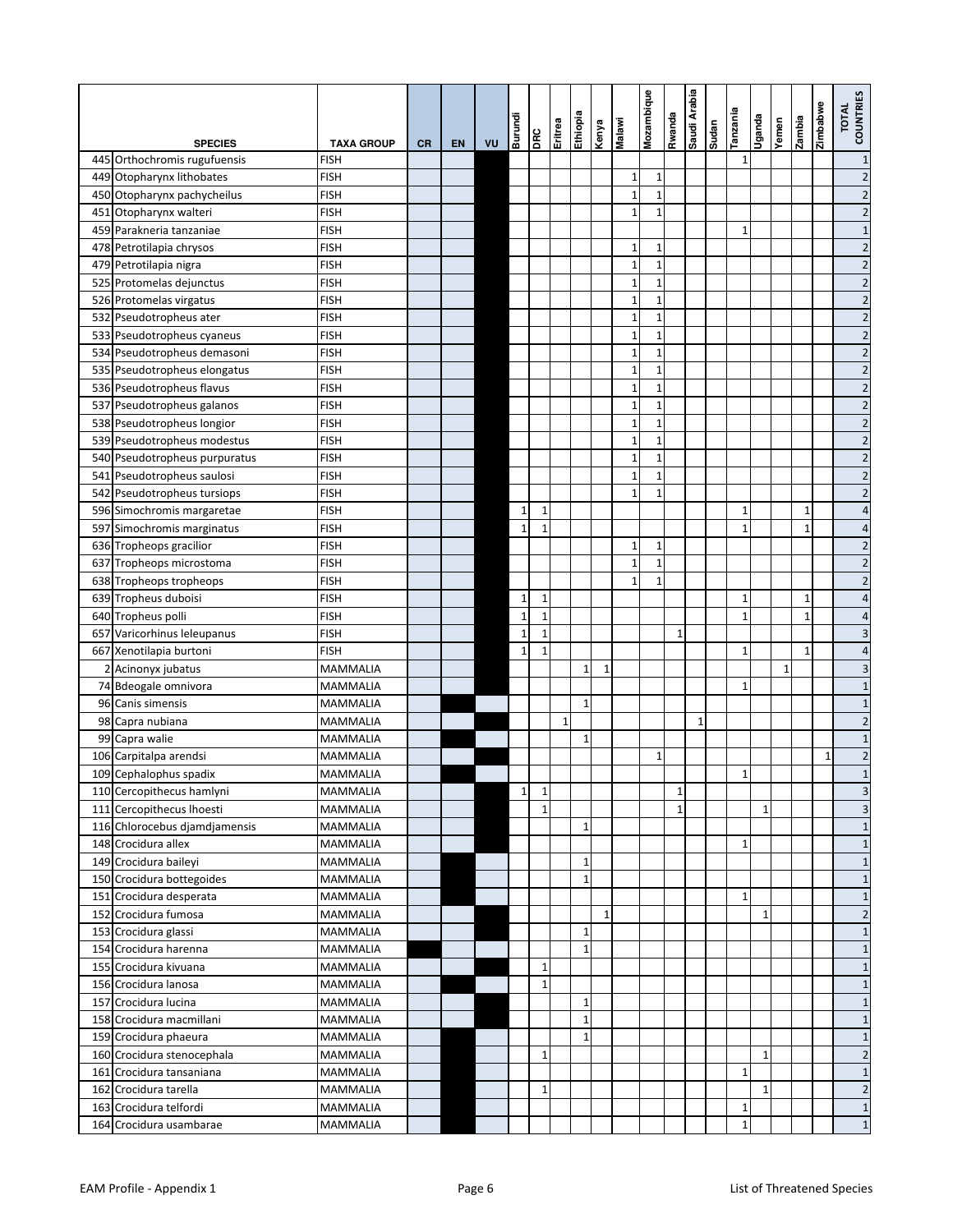|                                |                   |           |           |    | Burundi      | DRC                         | Eritrea      | Ethiopia                     | Kenya        | <b>Malawi</b> | Mozambique   | Rwanda       | Saudi Arabia | Sudan | Tanzania     | Uganda                       | Yemen | zambia       | Zimbabwe | TOTAL<br>COUNTRIES      |
|--------------------------------|-------------------|-----------|-----------|----|--------------|-----------------------------|--------------|------------------------------|--------------|---------------|--------------|--------------|--------------|-------|--------------|------------------------------|-------|--------------|----------|-------------------------|
| <b>SPECIES</b>                 | <b>TAXA GROUP</b> | <b>CR</b> | <b>EN</b> | VU |              |                             |              |                              |              |               |              |              |              |       |              |                              |       |              |          |                         |
| 182 Dasymys montanus           | MAMMALIA          |           |           |    |              |                             |              |                              |              |               |              |              |              |       |              | $\mathbf{1}$                 |       |              |          | $\mathbf{1}$            |
| 183 Delanymys brooksi          | <b>MAMMALIA</b>   |           |           |    |              | $\mathbf 1$<br>$\mathbf{1}$ |              |                              |              |               |              |              |              |       |              |                              |       |              |          | $\mathbf{1}$            |
| 185 Dendromus kahuziensis      | <b>MAMMALIA</b>   |           |           |    |              |                             |              |                              |              |               |              |              |              |       |              |                              |       |              |          | $\mathbf{1}$            |
| 187 Desmomys yaldeni           | <b>MAMMALIA</b>   |           |           |    |              |                             |              | $\mathbf{1}$                 | $\mathbf{1}$ |               |              |              |              |       |              |                              |       |              |          | $\mathbf{1}$            |
| 188 Diceros bicornis           | MAMMALIA          |           |           |    |              |                             |              |                              |              |               |              |              |              |       | $\mathbf{1}$ | $\mathbf{1}$                 |       |              |          | 3                       |
| 201 Equus grevyi               | <b>MAMMALIA</b>   |           |           |    |              |                             |              | $\mathbf{1}$                 | $\mathbf{1}$ |               |              |              |              |       |              |                              |       |              |          | $\overline{2}$          |
| 210 Eudorcas rufifrons         | <b>MAMMALIA</b>   |           |           |    |              |                             | $\mathbf{1}$ |                              |              |               |              |              |              |       |              |                              |       |              |          | $\mathbf{1}$            |
| 224 Gazella dorcas             | <b>MAMMALIA</b>   |           |           |    |              |                             | $\mathbf 1$  | $\mathbf{1}$                 |              |               |              |              |              |       |              |                              |       |              |          | $\overline{c}$          |
| 225 Gazella gazella            | MAMMALIA          |           |           |    |              |                             |              |                              |              |               |              |              | $\mathbf{1}$ |       |              |                              |       |              |          | $\mathbf{1}$            |
| 231 Gorilla beringei           | MAMMALIA          |           |           |    |              | $\mathbf{1}$                |              |                              |              |               |              | $\mathbf{1}$ |              |       |              | $\mathbf{1}$                 |       |              |          | 3                       |
| 232 Grammomys gigas            | <b>MAMMALIA</b>   |           |           |    |              |                             |              |                              | $\mathbf{1}$ |               |              |              |              |       |              |                              |       |              |          | $\mathbf{1}$            |
| 233 Grammomys minnae           | <b>MAMMALIA</b>   |           |           |    |              |                             |              | $\mathbf{1}$<br>$\mathbf{1}$ |              |               |              |              |              |       |              |                              |       |              |          | $\mathbf{1}$            |
| 254 Hippopotamus amphibius     | MAMMALIA          |           |           |    | $\mathbf{1}$ | $\mathbf{1}$                |              |                              |              | $\mathbf{1}$  |              |              |              |       | $\mathbf{1}$ | $\mathbf{1}$<br>$\mathbf{1}$ |       | $\mathbf{1}$ |          | $\overline{7}$          |
| 262 Hybomys lunaris            | <b>MAMMALIA</b>   |           |           |    |              |                             |              |                              |              |               |              |              |              |       |              |                              |       |              |          | $\mathbf{1}$            |
| 336 Lophuromys medicaudatus    | <b>MAMMALIA</b>   |           |           |    |              | $\mathbf{1}$                |              |                              |              |               |              |              |              |       |              | $\mathbf{1}$                 |       | 1            |          | 3                       |
| 337 Lophuromys melanonyx       | <b>MAMMALIA</b>   |           |           |    |              |                             |              | $\mathbf{1}$                 |              |               |              |              |              |       |              |                              |       |              |          | $\mathbf{1}$            |
| 338 Lophuromys rahmi           | <b>MAMMALIA</b>   |           |           |    |              |                             |              |                              |              |               |              |              |              |       |              | 1                            |       |              |          | $\mathbf{1}$            |
| 341 Loxodonta africana         | MAMMALIA          |           |           |    |              | 1                           |              | $\mathbf{1}$                 |              |               |              |              |              |       | $\mathbf 1$  | $\mathbf{1}$                 |       | 1            |          | 5                       |
| 343 Lycaon pictus              | <b>MAMMALIA</b>   |           |           |    |              | $\mathbf{1}$                |              | $\mathbf{1}$                 | $\mathbf{1}$ |               |              |              |              |       | $\mathbf{1}$ |                              |       | $\mathbf{1}$ |          | 5                       |
| 348 Mastomys awashensis        | <b>MAMMALIA</b>   |           |           |    |              |                             |              | $\mathbf{1}$                 |              |               |              |              |              |       |              |                              |       |              |          | $\mathbf{1}$            |
| 408 Myonycteris relicta        | <b>MAMMALIA</b>   |           |           |    |              |                             |              |                              |              |               |              |              |              |       | $\mathbf{1}$ |                              |       |              |          | $\mathbf{1}$            |
| 409 Myosorex blarina           | MAMMALIA          |           |           |    | $\mathbf{1}$ | $\mathbf{1}$                |              |                              |              |               |              |              |              |       |              | $\mathbf{1}$                 |       |              |          | 3                       |
| 410 Myosorex geata             | <b>MAMMALIA</b>   |           |           |    |              |                             |              |                              |              |               |              |              |              |       | $\mathbf 1$  |                              |       |              |          | $\mathbf{1}$            |
| 411 Myosorex kihaulei          | <b>MAMMALIA</b>   |           |           |    |              |                             |              |                              |              |               |              |              |              |       | $\mathbf{1}$ |                              |       |              |          | $\mathbf{1}$            |
| 412 Myosorex zinki             | <b>MAMMALIA</b>   |           |           |    |              |                             |              |                              |              |               |              |              |              |       | $\mathbf{1}$ |                              |       |              |          | $\mathbf{1}$            |
| 413 Myotis scotti              | MAMMALIA          |           |           |    |              |                             |              | $1\,$                        |              |               |              |              |              |       |              |                              |       |              |          | $\mathbf{1}$            |
| 414 Nanger soemmerringii       | MAMMALIA          |           |           |    |              |                             | $\mathbf{1}$ | $\mathbf{1}$                 |              |               |              |              |              |       |              |                              |       |              |          | $\overline{2}$          |
| 431 Nilopegamys plumbeus       | MAMMALIA          |           |           |    |              |                             |              | $\mathbf{1}$                 |              |               |              |              |              |       |              |                              |       |              |          | $\mathbf{1}$            |
| 447 Otomys barbouri            | <b>MAMMALIA</b>   |           |           |    |              |                             |              |                              | $\mathbf{1}$ |               |              |              |              |       |              | $\mathbf{1}$                 |       |              |          | $\overline{c}$          |
| 448 Otomys lacustris           | MAMMALIA          |           |           |    |              |                             |              |                              |              |               |              |              |              |       | $\mathbf 1$  |                              |       |              |          | $\mathbf{1}$            |
| 457 Pan troglodytes            | <b>MAMMALIA</b>   |           |           |    | $\mathbf{1}$ | $1\,$                       |              |                              |              |               |              | 1            |              |       | $\mathbf 1$  | $\mathbf{1}$                 |       |              |          | 5                       |
| 458 Panthera leo               | <b>MAMMALIA</b>   |           |           |    |              | $\mathbf{1}$                |              | $\mathbf{1}$                 |              |               |              |              |              |       | $\mathbf{1}$ | $\mathbf{1}$                 |       | $\mathbf{1}$ |          | 5                       |
| 460 Paraxerus vincenti         | MAMMALIA          |           |           |    |              |                             |              |                              |              |               | $\mathbf{1}$ |              |              |       |              |                              |       |              |          | $\mathbf{1}$            |
| 513 Praomys degraaffi          | MAMMALIA          |           |           |    | $\mathbf{1}$ |                             |              |                              |              |               |              |              |              |       |              | 1                            |       |              |          | $\overline{c}$          |
| 521 Procolobus gordonorum      | MAMMALIA          |           |           |    |              |                             |              |                              |              |               |              |              |              |       | $1\,$        |                              |       |              |          | $\mathbf{1}$            |
| 562 Rhinolophus hilli          | MAMMALIA          |           |           |    |              |                             |              |                              |              |               |              | 1            |              |       |              |                              |       |              |          | $\mathbf{1}$            |
| 563 Rhinolophus maclaudi       | <b>MAMMALIA</b>   |           |           |    |              | $\mathbf 1$                 |              |                              |              |               |              | $\mathbf 1$  |              |       |              | $\mathbf 1$                  |       |              |          | 3                       |
| 564 Rhinolophus ruwenzorii     | MAMMALIA          |           |           |    |              | $\overline{1}$              |              |                              |              |               |              |              |              |       |              | $\mathbf{1}$                 |       |              |          | $\overline{c}$          |
| 568 Rhynchocyon petersi        | MAMMALIA          |           |           |    |              |                             |              |                              |              |               |              |              |              |       | $\mathbf 1$  |                              |       |              |          | $\mathbf{1}$            |
| 569 Rhynchocyon udzungwensis   | MAMMALIA          |           |           |    |              |                             |              |                              |              |               |              |              |              |       | $\mathbf{1}$ |                              |       |              |          | $\mathbf{1}$            |
| 571 Rungwecebus kipunji        | MAMMALIA          |           |           |    |              |                             |              |                              |              |               |              |              |              |       | $\mathbf{1}$ |                              |       |              |          | $\mathbf{1}$            |
| 572 Ruwenzorisorex suncoides   | MAMMALIA          |           |           |    |              |                             |              |                              |              |               |              |              |              |       |              | 1                            |       |              |          | $\mathbf{1}$            |
| 604 Surdisorex norae           | MAMMALIA          |           |           |    |              |                             |              |                              | 1            |               |              |              |              |       |              |                              |       |              |          | $\mathbf{1}$            |
| 605 Surdisorex polulus         | MAMMALIA          |           |           |    |              |                             |              |                              | $\mathbf{1}$ |               |              |              |              |       |              |                              |       |              |          | $\mathbf{1}$            |
| 609 Sylvisorex howelli         | MAMMALIA          |           |           |    |              |                             |              |                              |              |               |              |              |              |       | $\mathbf{1}$ |                              |       |              |          | $\mathbf{1}$            |
| 610 Sylvisorex lunaris         | MAMMALIA          |           |           |    | $\mathbf 1$  |                             |              |                              |              |               |              |              |              |       |              | $\mathbf{1}$                 |       |              |          | $\overline{\mathbf{c}}$ |
| 612 Tachyoryctes macrocephalus | MAMMALIA          |           |           |    |              |                             |              | $\mathbf 1$                  |              |               |              |              |              |       |              |                              |       |              |          | $\mathbf{1}$            |
| 622 Thamnomys kempi            | MAMMALIA          |           |           |    |              | $1\,$                       |              |                              |              |               |              | 1            |              |       |              |                              |       |              |          | $\overline{\mathbf{c}}$ |
| 623 Thamnomys venustus         | MAMMALIA          |           |           |    | $\mathbf 1$  | $\mathbf 1$                 |              |                              |              |               |              | $\mathbf{1}$ |              |       |              | $1\,$                        |       |              |          | 4                       |
| 627 Tragelaphus buxtoni        | MAMMALIA          |           |           |    |              |                             |              | $\mathbf{1}$                 |              |               |              |              |              |       |              |                              |       |              |          | $\mathbf{1}$            |
| 32 Ancylus ashangiensis        | MOLLUSCA          |           |           |    |              |                             |              | $\mathbf{1}$                 |              |               |              |              |              |       |              |                              |       |              |          | $\mathbf{1}$            |
| 71 Bathanalia howesi           | MOLLUSCA          |           |           |    | $\mathbf{1}$ | $1\,$                       |              |                              |              |               |              |              |              |       | $\mathbf 1$  |                              |       | 1            |          | $\overline{4}$          |
| 85 Brazzaea anceyi             | MOLLUSCA          |           |           |    |              | $\mathbf{1}$                |              |                              |              |               |              |              |              |       |              |                              |       |              |          | $\mathbf{1}$            |
| 89 Bulinus mutandensis         | MOLLUSCA          |           |           |    |              |                             |              |                              |              |               |              |              |              |       |              | $\mathbf{1}$                 |       |              |          | $\mathbf{1}$            |
| 90 Bulinus succinoides         | MOLLUSCA          |           |           |    |              |                             |              |                              |              | $\mathbf 1$   | $\mathbf 1$  |              |              |       |              |                              |       |              |          | $\overline{\mathbf{c}}$ |
| 112 Chambardia nyassaensis     | MOLLUSCA          |           |           |    | $\mathbf 1$  | $\mathbf{1}$                |              |                              |              | $\mathbf 1$   | $\mathbf{1}$ |              |              |       | $\mathbf 1$  |                              |       | $\mathbf{1}$ |          | 6                       |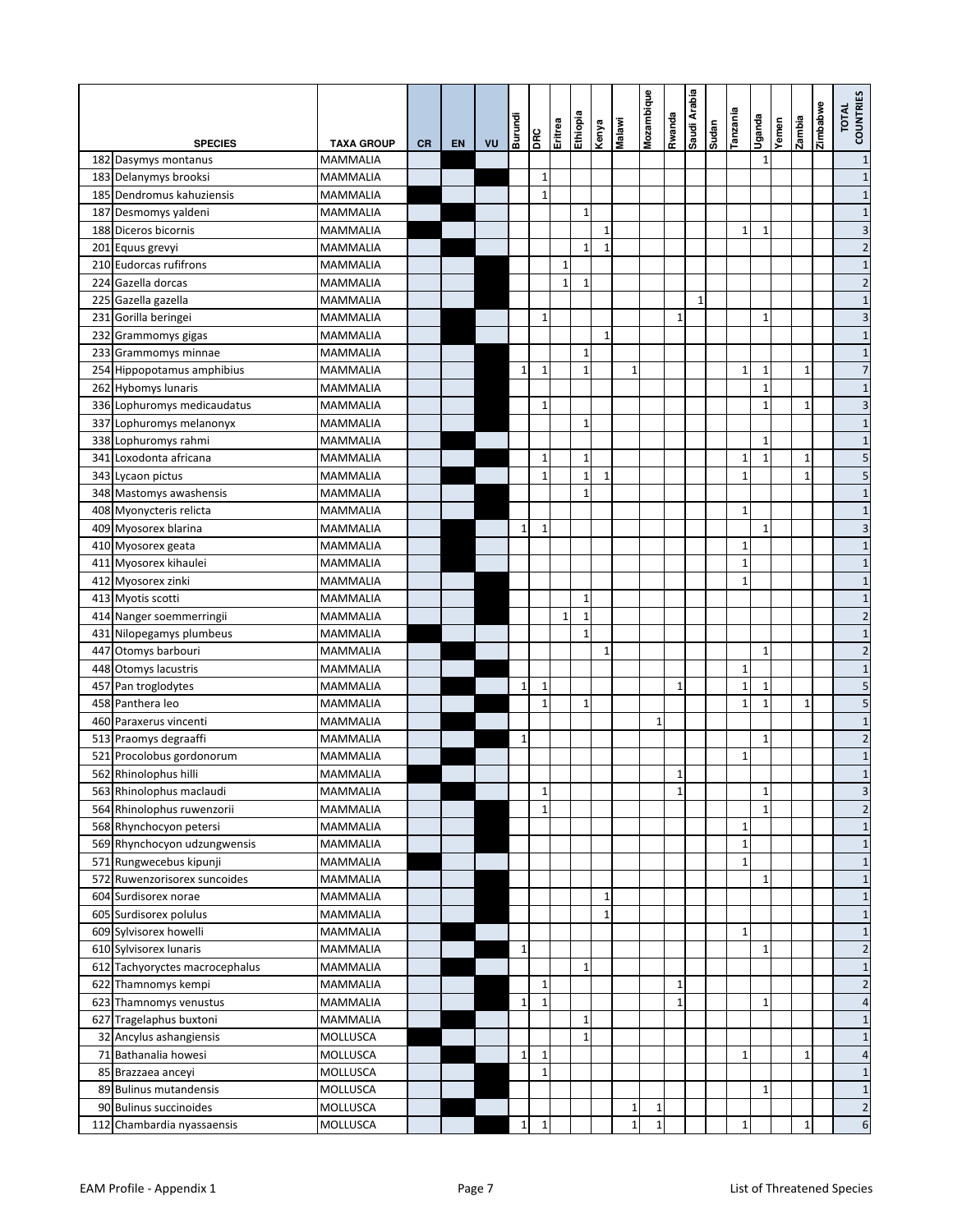| <b>SPECIES</b>                     | <b>TAXA GROUP</b> | <b>CR</b> | <b>EN</b> | VU | Burundi      | DRC          | Eritrea | Ethiopia     | Kenya        | Malawi       | Mozambique   | Rwanda | Saudi Arabia | uepns | <b>Eiuezue</b> | Uganda       | Yemen | zambia       | Zimbabwe     | <b>COUNTRIES</b><br><b>TOTAL</b> |
|------------------------------------|-------------------|-----------|-----------|----|--------------|--------------|---------|--------------|--------------|--------------|--------------|--------|--------------|-------|----------------|--------------|-------|--------------|--------------|----------------------------------|
| 219 Gabbiella candida              | MOLLUSCA          |           |           |    |              | $\mathbf{1}$ |         |              |              |              |              |        |              |       |                | 1            |       |              |              | $\overline{\mathbf{c}}$          |
| 220 Gabbiella parva                | MOLLUSCA          |           |           |    |              |              |         |              |              |              |              |        |              |       |                | $\mathbf{1}$ |       |              |              | $\mathbf{1}$                     |
| 236 Gulella taitensis              | <b>MOLLUSCA</b>   |           |           |    |              |              |         |              | $\mathbf{1}$ |              |              |        |              |       |                |              |       |              |              | $\mathbf{1}$                     |
| 237 Gyraulus connollyi ssp. exilis | MOLLUSCA          |           |           |    |              |              |         |              |              |              |              |        |              |       |                | $\mathbf{1}$ |       |              |              | $\mathbf{1}$                     |
| 256 Hirthia littorina              | <b>MOLLUSCA</b>   |           |           |    | 1            | $\mathbf{1}$ |         |              |              |              |              |        |              |       | $1\,$          |              |       | 1            |              | 4                                |
| 309 Lanistes nyassanus             | MOLLUSCA          |           |           |    |              |              |         |              |              | $\mathbf{1}$ | 1            |        |              |       |                |              |       |              |              | $\overline{c}$                   |
| 310 Lanistes solidus               | <b>MOLLUSCA</b>   |           |           |    |              |              |         |              |              | $\mathbf{1}$ | 1            |        |              |       |                |              |       |              |              | $\overline{\mathbf{c}}$          |
| 386 Melanoides truncatelliformis   | <b>MOLLUSCA</b>   |           |           |    |              |              |         |              |              | $\mathbf{1}$ | 1            |        |              |       |                |              |       |              |              | $\overline{c}$                   |
| 407 Mutela alata                   | MOLLUSCA          |           |           |    |              |              |         |              |              | $\mathbf{1}$ | $\mathbf{1}$ |        |              |       |                |              |       |              |              | $\overline{c}$                   |
| 492 Pisidium artifex               | MOLLUSCA          |           |           |    |              |              |         |              | $\mathbf{1}$ |              |              |        |              |       |                |              |       |              |              | $\mathbf{1}$                     |
| 503 Potadomoides pelseneeri        | MOLLUSCA          |           |           |    |              |              |         |              |              |              |              |        |              |       | $\mathbf 1$    |              |       |              |              | $\mathbf{1}$                     |
| 561 Reymondia tanganyicensis       | <b>MOLLUSCA</b>   |           |           |    | $\mathbf{1}$ | $\mathbf{1}$ |         |              |              |              |              |        |              |       | $\mathbf 1$    |              |       | $\mathbf{1}$ |              | $\overline{4}$                   |
| 613 Tanganyicia michelae           | <b>MOLLUSCA</b>   |           |           |    | $\mathbf{1}$ | $\mathbf{1}$ |         |              |              |              |              |        |              |       | $\mathbf{1}$   |              |       | $\mathbf{1}$ |              | 4                                |
| 624 Thapsia buraensis              | <b>MOLLUSCA</b>   |           |           |    |              |              |         |              | $\mathbf{1}$ |              |              |        |              |       |                |              |       |              |              | $\mathbf{1}$                     |
| 646 Unio abyssinicus               | MOLLUSCA          |           |           |    |              |              |         | $\mathbf{1}$ |              |              |              |        |              |       |                |              |       |              |              | $\mathbf{1}$                     |
|                                    |                   |           |           |    |              |              |         |              | $\mathbf{1}$ |              |              |        |              |       |                |              |       |              |              | $\mathbf{1}$                     |
| 676 Zingis radiolata               | <b>MOLLUSCA</b>   |           |           |    |              |              |         |              |              |              |              |        |              |       |                |              |       |              |              |                                  |
| 8 Africallagma cuneistigma         | <b>ODONATA</b>    |           |           |    |              |              |         |              |              |              | 1            |        |              |       |                |              |       |              | $\mathbf{1}$ | $\overline{\mathbf{c}}$          |
| 28 Amanipodagrion gilliesi         | <b>ODONATA</b>    |           |           |    |              |              |         |              |              |              |              |        |              |       | $1\,$          |              |       |              |              | $\mathbf{1}$                     |
| 118 Chlorocnemis maccleeryi        | <b>ODONATA</b>    |           |           |    |              |              |         |              |              | $\mathbf{1}$ |              |        |              |       |                |              |       |              |              | $\mathbf{1}$                     |
| 146 Coryphagrion grandis           | <b>ODONATA</b>    |           |           |    |              |              |         |              |              |              |              |        |              |       | $\mathbf{1}$   |              |       |              |              | $\mathbf{1}$                     |
| 394 Micromacromia miraculosa       | <b>ODONATA</b>    |           |           |    |              |              |         |              |              |              |              |        |              |       | $\mathbf{1}$   |              |       |              |              | $\mathbf{1}$                     |
| 432 Notogomphus maathaiae          | <b>ODONATA</b>    |           |           |    |              |              |         |              | $\mathbf{1}$ |              |              |        |              |       |                | $\mathbf{1}$ |       |              |              | $\overline{\mathbf{c}}$          |
| 433 Notogomphus ruppeli            | <b>ODONATA</b>    |           |           |    |              |              |         | $\mathbf{1}$ |              |              |              |        |              |       |                |              |       |              |              | $\mathbf{1}$                     |
| 494 Platycypha amboniensis         | <b>ODONATA</b>    |           |           |    |              |              |         |              | 1            |              |              |        |              |       |                |              |       |              |              | $\mathbf{1}$                     |
| 528 Pseudagrion bicoerulans        | <b>ODONATA</b>    |           |           |    |              |              |         |              | $\mathbf{1}$ |              |              |        |              |       |                | 1            |       |              |              | $\overline{c}$                   |
| 529 Pseudagrion guichardi          | <b>ODONATA</b>    |           |           |    |              |              |         | $\mathbf{1}$ |              |              |              |        |              |       |                |              |       |              |              | $\mathbf{1}$                     |
| 530 Pseudagrion vumbaense          | <b>ODONATA</b>    |           |           |    |              |              |         |              |              |              | $\mathbf{1}$ |        |              |       |                |              |       |              | 1            | $\overline{\mathbf{c}}$          |
| 1 Acacia venosa                    | <b>PLANT</b>      |           |           |    |              |              |         | $\mathbf{1}$ |              |              |              |        |              |       |                |              |       |              |              | $\mathbf{1}$                     |
| 4 Adenopodia rotundifolia          | <b>PLANT</b>      |           |           |    |              |              |         |              |              |              |              |        |              |       | $\mathbf{1}$   |              |       |              |              | $\mathbf{1}$                     |
| 5 Aeranthes africana               | <b>PLANT</b>      |           |           |    |              |              |         |              |              |              |              |        |              |       |                |              |       |              | 1            | $\mathbf{1}$                     |
| 6 Aeranthes parkesii               | <b>PLANT</b>      |           |           |    |              |              |         |              |              |              |              |        |              |       |                |              |       |              | $\mathbf{1}$ | $\mathbf{1}$                     |
| 7 Aerisilvaea sylvestris           | <b>PLANT</b>      |           |           |    |              |              |         |              |              |              |              |        |              |       | $\mathbf{1}$   |              |       |              |              | $\mathbf{1}$                     |
| 16 Afrothismia insignis            | PLANT             |           |           |    |              |              |         |              |              |              |              |        |              |       | $\mathbf{1}$   |              |       |              |              | $\mathbf{1}$                     |
| 17 Albizia ferruginea              | <b>PLANT</b>      |           |           |    |              |              |         |              |              |              |              |        |              |       |                | $\mathbf{1}$ |       |              |              | $\mathbf{1}$                     |
| 19 Alloeochaete namuliensis        | <b>PLANT</b>      |           |           |    |              |              |         |              |              |              | 1            |        |              |       |                |              |       |              |              | $\mathbf{1}$                     |
| 20 Alloeochaete oreogena           | <b>PLANT</b>      |           |           |    |              |              |         |              |              | $\mathbf{1}$ |              |        |              |       |                |              |       |              |              | $\mathbf{1}$                     |
| 21 Aloe ballii                     | <b>PLANT</b>      |           |           |    |              |              |         |              |              |              | $\mathbf 1$  |        |              |       |                |              |       |              | $\mathbf{1}$ | $\overline{\mathbf{c}}$          |
| 22 Aloe cameroni                   | <b>PLANT</b>      |           |           |    |              |              |         |              |              | $\mathbf 1$  |              |        |              |       |                |              |       |              | $\mathbf{1}$ | $\overline{c}$                   |
| 23 Aloe collina                    | <b>PLANT</b>      |           |           |    |              |              |         |              |              |              |              |        |              |       |                |              |       |              | $\mathbf{1}$ | $\mathbf{1}$                     |
| 24 Aloe torrei                     | <b>PLANT</b>      |           |           |    |              |              |         |              |              |              | 1            |        |              |       |                |              |       |              |              | $\mathbf{1}$                     |
| 25 Alsodeiopsis schumannii         | PLANT             |           |           |    |              |              |         |              |              |              |              |        |              |       | $1\,$          |              |       |              |              | $\mathbf{1}$                     |
| 33 Angraecum chimanimaniense       | PLANT             |           |           |    |              |              |         |              |              |              |              |        |              |       |                |              |       |              | 1            | $\mathbf{1}$                     |
| 34 Angylocalyx braunii             | <b>PLANT</b>      |           |           |    |              |              |         |              |              |              |              |        |              |       | $\mathbf 1$    |              |       |              |              | $\mathbf{1}$                     |
| 35 Annickia kummerae               | <b>PLANT</b>      |           |           |    |              |              |         |              |              |              |              |        |              |       | $\mathbf 1$    |              |       |              |              | $\mathbf{1}$                     |
| 45 Aristogeitonia monophylla       | <b>PLANT</b>      |           |           |    |              |              |         |              |              |              |              |        |              |       | $\mathbf 1$    |              |       |              |              | $\mathbf{1}$                     |
| 52 Asparagus usambarensis          | <b>PLANT</b>      |           |           |    |              |              |         |              |              |              |              |        |              |       | $\mathbf{1}$   |              |       |              |              | $\mathbf{1}$                     |
| 53 Aster milanjianus               | <b>PLANT</b>      |           |           |    |              |              |         |              |              | $\mathbf 1$  |              |        |              |       |                |              |       |              |              | $\mathbf{1}$                     |
| 67 Baphia pauloi                   | <b>PLANT</b>      |           |           |    |              |              |         |              |              |              |              |        |              |       | $\mathbf{1}$   |              |       |              |              | $\mathbf{1}$                     |
| 68 Baphia semseiana                | PLANT             |           |           |    |              |              |         |              |              |              |              |        |              |       | $\mathbf 1$    |              |       |              |              | $\mathbf{1}$                     |
| 73 Bauhinia loeseneriana           | PLANT             |           |           |    |              |              |         |              |              |              |              |        |              |       | $\mathbf{1}$   |              |       |              |              | $\mathbf{1}$                     |
| 75 Begonia nyassensis              | <b>PLANT</b>      |           |           |    |              |              |         |              |              | $\mathbf{1}$ |              |        |              |       |                |              |       |              |              | $\mathbf{1}$                     |
| 76 Beilschmiedia ugandensis        | <b>PLANT</b>      |           |           |    |              |              |         |              |              |              |              |        |              |       |                | $\mathbf{1}$ |       |              |              | $\mathbf{1}$                     |
| 77 Berkheya johnstoniana           | <b>PLANT</b>      |           |           |    |              |              |         |              |              | $\mathbf{1}$ |              |        |              |       |                |              |       |              |              | $\mathbf{1}$                     |
| 78 Bersama rosea                   | <b>PLANT</b>      |           |           |    |              |              |         |              |              |              |              |        |              |       | $\mathbf{1}$   |              |       |              |              | $\mathbf{1}$                     |
| 79 Biophytum nyikense              | <b>PLANT</b>      |           |           |    |              |              |         |              |              | $\mathbf{1}$ |              |        |              |       |                |              |       |              |              | $\mathbf{1}$                     |
| 81 Bothriocline milanjiensis       | <b>PLANT</b>      |           |           |    |              |              |         |              |              | $\mathbf{1}$ |              |        |              |       |                |              |       |              |              | $\mathbf{1}$                     |
|                                    |                   |           |           |    |              |              |         |              |              |              |              |        |              |       |                |              |       |              |              |                                  |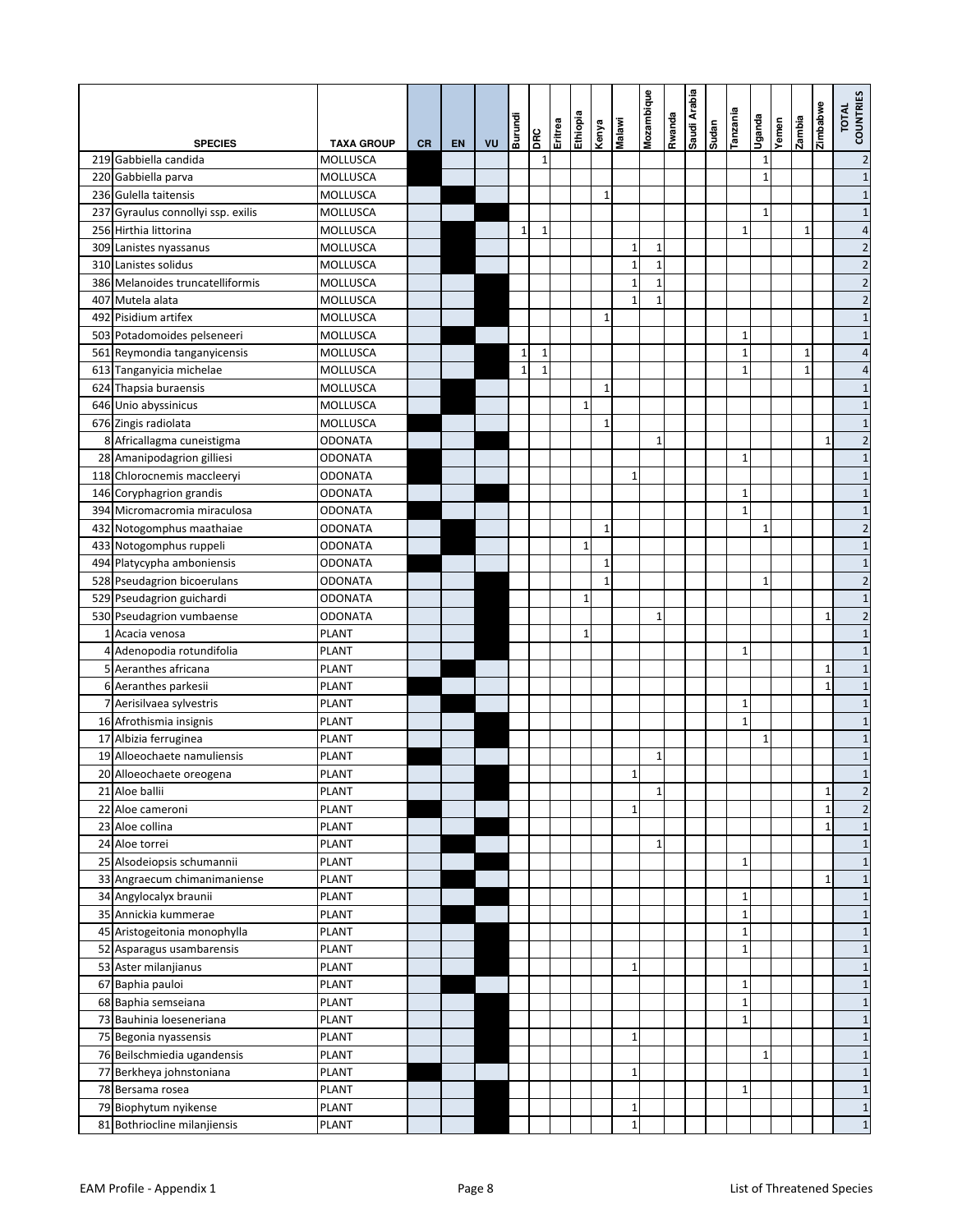|                                                           |                   |           |           |    | Burundi | DRC | Eritrea | Ethiopia     | Kenya        | Malawi       | Mozambique   | spuewy | Saudi Arabia | urpns | Tanzania              | Uganda       | Yemen        | zambia | Zimbabwe     | TOTAL<br>COUNTRIES           |
|-----------------------------------------------------------|-------------------|-----------|-----------|----|---------|-----|---------|--------------|--------------|--------------|--------------|--------|--------------|-------|-----------------------|--------------|--------------|--------|--------------|------------------------------|
| <b>SPECIES</b>                                            | <b>TAXA GROUP</b> | <b>CR</b> | <b>EN</b> | VU |         |     |         |              |              |              |              |        |              |       |                       |              |              |        |              |                              |
| 86 Brownlea mulanjiensis                                  | PLANT             |           |           |    |         |     |         |              |              | $\mathbf 1$  |              |        |              |       |                       |              |              |        |              | $\mathbf{1}$                 |
| 88 Bulbophyllum ballii                                    | PLANT             |           |           |    |         |     |         |              |              |              |              |        |              |       |                       |              |              |        | 1            | $\mathbf{1}$                 |
| 91 Buxus nyasica                                          | <b>PLANT</b>      |           |           |    |         |     |         |              |              | $\mathbf{1}$ |              |        |              |       |                       |              |              |        |              | $\mathbf{1}$                 |
| 94 Calodendrum eickii                                     | <b>PLANT</b>      |           |           |    |         |     |         |              |              |              |              |        |              |       | $\mathbf{1}$          |              |              |        |              | $\mathbf{1}$                 |
| 95 Campylospermum scheffleri                              | <b>PLANT</b>      |           |           |    |         |     |         |              |              |              |              |        |              |       | $\mathbf 1$           |              |              |        |              | $\mathbf{1}$                 |
| 97 Canthium shabanii                                      | PLANT             |           |           |    |         |     |         |              |              |              |              |        |              |       | $\mathbf 1$           |              |              |        |              | $\mathbf{1}$                 |
| 102 Carex monostachya                                     | <b>PLANT</b>      |           |           |    |         |     |         | $\mathbf{1}$ |              |              |              |        |              |       |                       |              |              |        |              | $\mathbf{1}$                 |
| 103 Carex phragmitoides                                   | <b>PLANT</b>      |           |           |    |         |     |         |              | $\mathbf{1}$ |              |              |        |              |       |                       | $\mathbf{1}$ |              |        |              | $\overline{c}$               |
| 104 Carex runssoroensis                                   | PLANT             |           |           |    |         |     |         |              | 1            |              |              |        |              |       |                       |              |              |        |              | $\mathbf{1}$                 |
| 105 Carpha eminii                                         | PLANT             |           |           |    |         |     |         |              | 1            |              |              |        |              |       |                       | $\mathbf{1}$ |              |        |              | $\overline{2}$               |
| 107 Casearia engleri                                      | PLANT             |           |           |    |         |     |         |              |              |              |              |        |              |       |                       | $\mathbf{1}$ |              |        |              | $\mathbf{1}$                 |
| 108 Centella obtriangularis                               | PLANT             |           |           |    |         |     |         | $\mathbf{1}$ |              |              | $\mathbf{1}$ |        |              |       |                       |              |              |        | 1            | $\overline{c}$               |
| 122 Cirsium dender<br>125 Cleome densifolia               | PLANT<br>PLANT    |           |           |    |         |     |         |              |              | $\mathbf{1}$ |              |        |              |       |                       |              |              |        |              | $\mathbf{1}$                 |
| 126 Clutia brassii                                        | PLANT             |           |           |    |         |     |         |              |              | $\mathbf{1}$ |              |        |              |       |                       |              |              |        |              | $\mathbf{1}$<br>$\mathbf{1}$ |
| 127 Clutia conferta                                       | <b>PLANT</b>      |           |           |    |         |     |         |              |              | $\mathbf{1}$ |              |        |              |       |                       |              |              |        |              | $\mathbf{1}$                 |
| 128 Clutia monticola                                      | PLANT             |           |           |    |         |     |         |              |              |              |              |        |              |       |                       |              |              |        | 1            | $\mathbf{1}$                 |
| 129 Clutia sessilifolia                                   | PLANT             |           |           |    |         |     |         |              |              |              | $\mathbf{1}$ |        |              |       |                       |              |              |        | $\mathbf{1}$ | $\overline{c}$               |
| 130 Coccinia ulugurensis                                  | PLANT             |           |           |    |         |     |         |              |              |              |              |        |              |       | $\mathbf{1}$          |              |              |        |              | $\mathbf{1}$                 |
| 131 Coffea pocsii                                         | PLANT             |           |           |    |         |     |         |              |              |              |              |        |              |       | $\mathbf{1}$          |              |              |        |              | $\mathbf{1}$                 |
| 132 Coffea pseudozanguebariae                             |                   |           |           |    |         |     |         |              |              |              |              |        |              |       | $\mathbf{1}$          |              |              |        |              |                              |
|                                                           | PLANT             |           |           |    |         |     |         |              |              |              |              |        |              |       |                       | $\mathbf{1}$ |              |        |              | $\mathbf{1}$                 |
| 133 Cola bracteata<br>134 Cola lukei                      | PLANT             |           |           |    |         |     |         |              |              |              |              |        |              |       |                       |              |              |        |              | $\mathbf{1}$                 |
|                                                           | PLANT<br>PLANT    |           |           |    |         |     |         |              |              |              |              |        |              |       | $1\,$<br>$\mathbf{1}$ |              |              |        |              | $\mathbf{1}$<br>$\mathbf{1}$ |
| 135 Combretum tenuipetiolatum<br>147 Crassula sarcocaulis | PLANT             |           |           |    |         |     |         |              |              | $\mathbf{1}$ |              |        |              |       |                       |              |              |        |              | $\mathbf{1}$                 |
| 165 Crotalaria namuliensis                                | PLANT             |           |           |    |         |     |         |              |              |              | $\mathbf{1}$ |        |              |       |                       |              |              |        |              | $\mathbf{1}$                 |
| 166 Crotalaria pilosiflora                                | PLANT             |           |           |    |         |     |         |              |              | $\mathbf{1}$ |              |        |              |       |                       |              |              |        |              | $\mathbf{1}$                 |
| 167 Crotalaria torrei                                     | <b>PLANT</b>      |           |           |    |         |     |         |              |              |              | $\mathbf{1}$ |        |              |       |                       |              |              |        |              | $\mathbf{1}$                 |
| 168 Croton dictyophlebodes                                | <b>PLANT</b>      |           |           |    |         |     |         |              |              |              |              |        |              |       | $\mathbf{1}$          |              |              |        |              | $\mathbf{1}$                 |
| 169 Croton jatrophoides                                   | <b>PLANT</b>      |           |           |    |         |     |         |              |              |              |              |        |              |       | $\mathbf 1$           |              |              |        |              | $\mathbf{1}$                 |
| 172 Cynometra brachyrrhachis                              | PLANT             |           |           |    |         |     |         |              |              |              |              |        |              |       | $\mathbf 1$           |              |              |        |              | $\mathbf{1}$                 |
| 173 Cynometra engleri                                     | <b>PLANT</b>      |           |           |    |         |     |         |              |              |              |              |        |              |       | $\mathbf{1}$          |              |              |        |              | $\mathbf{1}$                 |
| 174 Cynometra longipedicellata                            | PLANT             |           |           |    |         |     |         |              |              |              |              |        |              |       | $\mathbf{1}$          |              |              |        |              | $\mathbf{1}$                 |
| 175 Cynometra ulugurensis                                 | <b>PLANT</b>      |           |           |    |         |     |         |              |              |              |              |        |              |       | $\mathbf{1}$          |              |              |        |              | $\mathbf{1}$                 |
| 176 Cynorkis anacamptoides                                | PLANT             |           |           |    |         |     |         |              |              | 1            |              |        |              |       |                       |              |              |        |              | $\mathbf{1}$                 |
| 177 Cynorkis brevicalcar                                  | <b>PLANT</b>      |           |           |    |         |     |         |              |              | $\mathbf{1}$ |              |        |              |       |                       |              |              |        |              | $\mathbf{1}$                 |
| 180 Cyphia brummittii                                     | PLANT             |           |           |    |         |     |         |              |              | 1            |              |        |              |       |                       |              |              |        |              | $\mathbf{1}$                 |
| 181 Cyphia decora                                         | <b>PLANT</b>      |           |           |    |         |     |         |              |              | $\mathbf{1}$ |              |        |              |       |                       |              |              |        |              | $\mathbf{1}$                 |
| 186 Dendrosenecio cheranganiensis                         | <b>PLANT</b>      |           |           |    |         |     |         |              | $1\,$        |              |              |        |              |       |                       |              |              |        |              | $\mathbf{1}$                 |
| 189 Digitaria appropinquata                               | <b>PLANT</b>      |           |           |    |         |     |         |              |              |              | 1            |        |              |       |                       |              |              |        |              | $\mathbf{1}$                 |
| 190 Dioscorea longicuspis                                 | PLANT             |           |           |    |         |     |         |              |              |              |              |        |              |       | 1                     |              |              |        |              | $\mathbf{1}$                 |
| 191 Diospyros katendei                                    | <b>PLANT</b>      |           |           |    |         |     |         |              |              | $\mathbf{1}$ |              |        |              |       |                       |              |              |        |              | $\mathbf{1}$                 |
| 192 Diphasiopsis fadenii                                  | PLANT             |           |           |    |         |     |         |              | 1            |              |              |        |              |       |                       |              |              |        |              | $\mathbf{1}$                 |
| 193 Disperis bifida                                       | PLANT             |           |           |    |         |     |         |              |              | $\mathbf{1}$ |              |        |              |       |                       |              |              |        |              | $\mathbf{1}$                 |
| 194 Dombeya longebracteolata                              | <b>PLANT</b>      |           |           |    |         |     |         | $1\,$        |              |              |              |        |              |       |                       |              |              |        |              | $\mathbf{1}$                 |
| 195 Dracaena serrulata                                    | PLANT             |           |           |    |         |     |         |              |              |              |              |        | $\mathbf{1}$ |       |                       |              | $\mathbf{1}$ |        |              | $\overline{\mathbf{c}}$      |
| 196 Drypetes gerrardinoides                               | PLANT             |           |           |    |         |     |         |              |              |              |              |        |              |       | $\mathbf 1$           |              |              |        |              | $\mathbf{1}$                 |
| 197 Echinops kebericho                                    | <b>PLANT</b>      |           |           |    |         |     |         | $\mathbf{1}$ |              |              |              |        |              |       |                       |              |              |        |              | $\mathbf{1}$                 |
| 198 Encephalartos delucanus                               | <b>PLANT</b>      |           |           |    |         |     |         |              |              |              |              |        |              |       | $\mathbf 1$           |              |              |        |              | $\mathbf{1}$                 |
| 199 Englerodendron usambarense                            | PLANT             |           |           |    |         |     |         |              |              |              |              |        |              |       | $\mathbf 1$           |              |              |        |              | $\mathbf{1}$                 |
| 200 Entandrophragma angolense                             | PLANT             |           |           |    |         |     |         |              |              |              |              |        |              |       |                       | 1            |              |        |              | $\mathbf{1}$                 |
| 202 Eragrostis sylviae                                    | PLANT             |           |           |    |         |     |         |              |              | $\mathbf{1}$ |              |        |              |       |                       |              |              |        |              | $\mathbf{1}$                 |
| 204 Erica austronyassana                                  | <b>PLANT</b>      |           |           |    |         |     |         |              |              | $\mathbf{1}$ |              |        |              |       |                       |              |              |        |              | $\mathbf{1}$                 |
| 205 Erica nyassana                                        | <b>PLANT</b>      |           |           |    |         |     |         |              |              | $\mathbf 1$  |              |        |              |       |                       |              |              |        |              | $\mathbf{1}$                 |
| 207 Eriocaulon aethiopicum                                | <b>PLANT</b>      |           |           |    |         |     |         | $1\,$        |              |              |              |        |              |       |                       |              |              |        |              | $\mathbf{1}$                 |
| 208 Erythrina haerdii                                     | <b>PLANT</b>      |           |           |    |         |     |         |              |              |              |              |        |              |       | $1\,$                 |              |              |        |              | $\mathbf{1}$                 |
|                                                           |                   |           |           |    |         |     |         |              |              |              |              |        |              |       |                       |              |              |        |              |                              |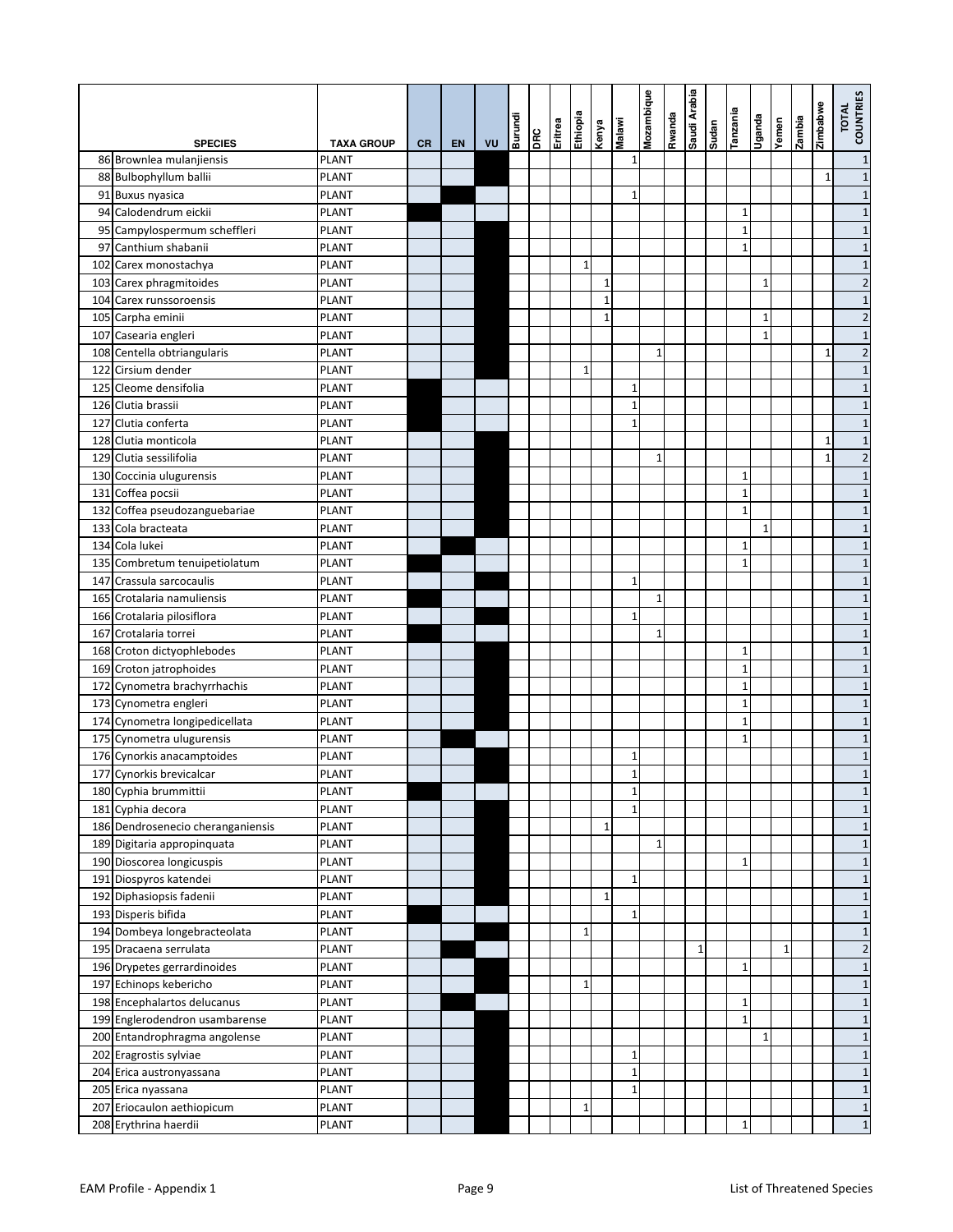|                                |                   |           |    |    | Burundi | <b>DRC</b> | Eritrea | eidoiya      | Kenya        | <b>Malawi</b> | Mozambique   | Rwanda | Saudi Arabia | Sudan | Tanzania     | epueĥ∩       | Yemen | zambia          | Zimbabwe     | TOTAL<br>COUNTRIES      |
|--------------------------------|-------------------|-----------|----|----|---------|------------|---------|--------------|--------------|---------------|--------------|--------|--------------|-------|--------------|--------------|-------|-----------------|--------------|-------------------------|
| <b>SPECIES</b>                 | <b>TAXA GROUP</b> | <b>CR</b> | EN | VU |         |            |         |              |              |               |              |        |              |       |              |              |       |                 |              |                         |
| 209 Ethulia scheffleri         | PLANT             |           |    |    |         |            |         |              |              |               |              |        |              |       | $\mathbf{1}$ |              |       |                 |              | $\mathbf{1}$            |
| 211 Euphorbia ammak            | PLANT             |           |    |    |         |            |         |              |              |               |              |        | $\mathbf{1}$ |       |              |              | 1     |                 |              | $\overline{\mathbf{c}}$ |
| 212 Euphorbia mlanjeana        | <b>PLANT</b>      |           |    |    |         |            |         |              |              | $\mathbf{1}$  |              |        |              |       |              |              |       |                 |              | $1\,$                   |
| 213 Euphorbia wakefieldii      | <b>PLANT</b>      |           |    |    |         |            |         |              |              |               |              |        |              |       | $\mathbf{1}$ |              |       |                 |              | $1\,$                   |
| 216 Ficus faulkneriana         | <b>PLANT</b>      |           |    |    |         |            |         |              |              |               |              |        |              |       | $\mathbf{1}$ |              |       |                 |              | $1\,$                   |
| 221 Garcinia bifasciculata     | <b>PLANT</b>      |           |    |    |         |            |         |              |              |               |              |        |              |       | $\mathbf{1}$ |              |       |                 |              | $1\,$                   |
| 226 Geranium mlanjense         | PLANT             |           |    |    |         |            |         |              |              | $\mathbf{1}$  |              |        |              |       |              |              |       |                 |              | $1\,$                   |
| 228 Gigasiphon macrosiphon     | PLANT             |           |    |    |         |            |         |              |              |               |              |        |              |       | 1            |              |       |                 |              | $1\,$                   |
| 229 Gladiolus bellus           | PLANT             |           |    |    |         |            |         |              |              | $1\,$         |              |        |              |       |              |              |       |                 |              | $\mathbf{1}$            |
| 235 Guarea cedrata             | <b>PLANT</b>      |           |    |    |         |            |         |              |              |               |              |        |              |       |              | $\mathbf{1}$ |       |                 |              | $\mathbf{1}$            |
| 238 Habenaria livingstoniana   | <b>PLANT</b>      |           |    |    |         |            |         |              |              | $\mathbf{1}$  |              |        |              |       |              |              |       |                 |              | $\mathbf{1}$            |
| 239 Habenaria riparia          | <b>PLANT</b>      |           |    |    |         |            |         |              |              | $\mathbf{1}$  |              |        |              |       |              |              |       |                 |              | $\mathbf{1}$            |
| 240 Hallea stipulosa           | <b>PLANT</b>      |           |    |    |         |            |         |              |              |               |              |        |              |       |              | $\mathbf{1}$ |       |                 |              | $1\,$                   |
| 244 Hebenstretia oatesii       | <b>PLANT</b>      |           |    |    |         |            |         |              |              |               |              |        |              |       |              |              |       |                 | $\mathbf{1}$ | $\mathbf{1}$            |
| 245 Helichrysum bullulatum     | PLANT             |           |    |    |         |            |         |              |              | $1\,$         |              |        |              |       |              |              |       |                 |              | $1\,$                   |
| 246 Helichrysum densiflorum    | PLANT             |           |    |    |         |            |         |              |              | $\mathbf{1}$  |              |        |              |       |              |              |       |                 |              | $\mathbf{1}$            |
| 247 Helichrysum maestum        | PLANT             |           |    |    |         |            |         |              |              |               | $\mathbf{1}$ |        |              |       |              |              |       |                 | 1            | $\overline{\mathbf{c}}$ |
| 248 Helichrysum polioides      | PLANT             |           |    |    |         |            |         |              |              | $\mathbf{1}$  |              |        |              |       |              |              |       |                 |              | $\mathbf{1}$            |
| 249 Helichrysum sordidum       | <b>PLANT</b>      |           |    |    |         |            |         |              |              | $\mathbf 1$   |              |        |              |       |              |              |       |                 |              | $\mathbf{1}$            |
| 250 Helichrysum tithonioides   | <b>PLANT</b>      |           |    |    |         |            |         |              |              | $\mathbf{1}$  |              |        |              |       |              |              |       |                 |              | $\mathbf{1}$            |
| 251 Helichrysum whyteanum      | <b>PLANT</b>      |           |    |    |         |            |         |              |              | $\mathbf{1}$  |              |        |              |       |              |              |       |                 |              | $1\,$                   |
| 252 Hesperantha ballii         | <b>PLANT</b>      |           |    |    |         |            |         |              |              |               | $\mathbf{1}$ |        |              |       |              |              |       |                 | $\mathbf{1}$ | $\overline{2}$          |
| 255 Hirpicium beguinotii       | <b>PLANT</b>      |           |    |    |         |            |         | 1            |              |               |              |        |              |       |              |              |       |                 |              | $1\,$                   |
| 261 Huernia longituba          | PLANT             |           |    |    |         |            |         |              |              |               | 1            |        |              |       |              |              |       |                 | 1            | $\overline{2}$          |
| 274 Impatiens psychadelphiodes | PLANT             |           |    |    |         |            |         |              |              |               | $\mathbf{1}$ |        |              |       |              |              |       |                 |              | $\mathbf{1}$            |
| 275 Impatiens quisqualis       | PLANT             |           |    |    |         |            |         |              |              | $\mathbf{1}$  |              |        |              |       |              |              |       |                 |              | $1\,$                   |
| 276 Impatiens shirensis        | PLANT             |           |    |    |         |            |         |              |              | $\mathbf{1}$  |              |        |              |       |              |              |       |                 |              | $\mathbf{1}$            |
| 277 Indigofera rothii          | <b>PLANT</b>      |           |    |    |         |            |         | 1            |              |               |              |        |              |       |              |              |       |                 |              | $1\,$                   |
| 281 Isoglossa milanjiensis     | <b>PLANT</b>      |           |    |    |         |            |         |              |              | $\mathbf{1}$  |              |        |              |       |              |              |       |                 |              | $1\,$                   |
| 282 Isoglossa namuliensis      | <b>PLANT</b>      |           |    |    |         |            |         |              |              |               | $\mathbf{1}$ |        |              |       |              |              |       |                 |              | $1\,$                   |
| 283 Khaya anthotheca           | <b>PLANT</b>      |           |    |    |         |            |         |              |              | $\mathbf{1}$  | $\mathbf{1}$ |        |              |       |              | 1            |       | $1\overline{ }$ | $\mathbf{1}$ | 5                       |
| 285 Kniphofia hildebranditii   | PLANT             |           |    |    |         |            |         | 1            |              |               |              |        |              |       |              |              |       |                 |              | $1\,$                   |
| 286 Kniphofia mulanjeana       | PLANT             |           |    |    |         |            |         |              |              | 1             |              |        |              |       |              |              |       |                 |              | $1\,$                   |
| 287 Kotschya africana          | PLANT             |           |    |    |         |            |         |              |              | $\mathbf{1}$  |              |        |              |       |              |              |       |                 |              | $\mathbf{1}$            |
| 288 Kotschya platyphylla       | <b>PLANT</b>      |           |    |    |         |            |         |              |              |               |              |        |              |       | $\mathbf{1}$ |              |       |                 |              | $\mathbf{1}$            |
| 307 Lagarosiphon steudneri     | <b>PLANT</b>      |           |    |    |         |            |         | $\mathbf{1}$ |              |               |              |        |              |       |              |              |       |                 |              | $\mathbf{1}$            |
| 311 Lasianthus grandifolius    | <b>PLANT</b>      |           |    |    |         |            |         |              |              |               |              |        |              |       | $\mathbf 1$  |              |       |                 |              | $\mathbf{1}$            |
| 312 Lasianthus wallacei        | <b>PLANT</b>      |           |    |    |         |            |         |              |              |               |              |        |              |       | $\mathbf 1$  |              |       |                 |              | $1\,$                   |
| 331 Lijndenia brenanii         | <b>PLANT</b>      |           |    |    |         |            |         |              |              |               |              |        |              |       | $\mathbf 1$  |              |       |                 |              | $\mathbf{1}$            |
| 332 Lijndenia greenwayii       | PLANT             |           |    |    |         |            |         |              |              |               |              |        |              |       | $\mathbf 1$  |              |       |                 |              | $\mathbf{1}$            |
| 333 Lobelia stricklandiae      | <b>PLANT</b>      |           |    |    |         |            |         |              |              |               |              |        |              |       |              |              |       |                 | $\mathbf{1}$ | $\mathbf{1}$            |
| 334 Lopholaena ussanguensis    | PLANT             |           |    |    |         |            |         |              |              |               |              |        |              |       | $1\,$        |              |       |                 |              | $1\,$                   |
| 335 Lopholaena whyteana        | <b>PLANT</b>      |           |    |    |         |            |         |              |              | $\mathbf{1}$  |              |        |              |       |              |              |       |                 |              | $\mathbf{1}$            |
| 339 Lovoa swynnertonii         | <b>PLANT</b>      |           |    |    |         |            |         |              |              |               | $\mathbf{1}$ |        |              |       | $\mathbf{1}$ | 1            |       |                 | 1            | $\overline{a}$          |
| 340 Lovoa trichilioides        | <b>PLANT</b>      |           |    |    |         |            |         |              |              |               |              |        |              |       |              | $\mathbf{1}$ |       |                 |              | $1\,$                   |
| 342 Luzula mannii              | <b>PLANT</b>      |           |    |    |         |            |         |              |              |               |              |        |              |       | 1            |              |       |                 |              | $\mathbf{1}$            |
| 344 Macaranga conglomerata     | <b>PLANT</b>      |           |    |    |         |            |         |              | 1            |               |              |        |              |       | $\mathbf{1}$ |              |       |                 |              | $\overline{2}$          |
| 347 Mammea usambarensis        | <b>PLANT</b>      |           |    |    |         |            |         |              |              |               |              |        |              |       | $\mathbf{1}$ |              |       |                 |              | $\mathbf{1}$            |
| 368 Maytenus harenensis        | <b>PLANT</b>      |           |    |    |         |            |         | 1            |              |               |              |        |              |       |              |              |       |                 |              | $\mathbf{1}$            |
| 369 Maytenus mossambicensis    | PLANT             |           |    |    |         |            |         |              |              |               | $\mathbf{1}$ |        |              |       |              |              |       |                 | $\mathbf{1}$ | $\overline{2}$          |
| 370 Meineckia nguruensis       | PLANT             |           |    |    |         |            |         |              |              |               |              |        |              |       | $1\,$        |              |       |                 |              | $1\,$                   |
| 371 Meineckia ovata            | PLANT             |           |    |    |         |            |         |              | 1            |               |              |        |              |       |              |              |       |                 |              | $1\,$                   |
| 387 Memecylon teitense         | <b>PLANT</b>      |           |    |    |         |            |         |              | $\mathbf{1}$ |               |              |        |              |       | $\mathbf{1}$ |              |       |                 |              | $\overline{2}$          |
| 392 Mesogyne insignis          | <b>PLANT</b>      |           |    |    |         |            |         |              |              |               |              |        |              |       | $\mathbf 1$  |              |       |                 |              | $1\,$                   |
| 393 Micrococca scariosa        | <b>PLANT</b>      |           |    |    |         |            |         |              |              |               |              |        |              |       | $\mathbf 1$  |              |       |                 |              | $\mathbf{1}$            |
| 395 Mildbraedia carpinifolia   | <b>PLANT</b>      |           |    |    |         |            |         |              | $\mathbf 1$  |               |              |        |              |       | $\mathbf 1$  |              |       |                 |              | $\overline{2}$          |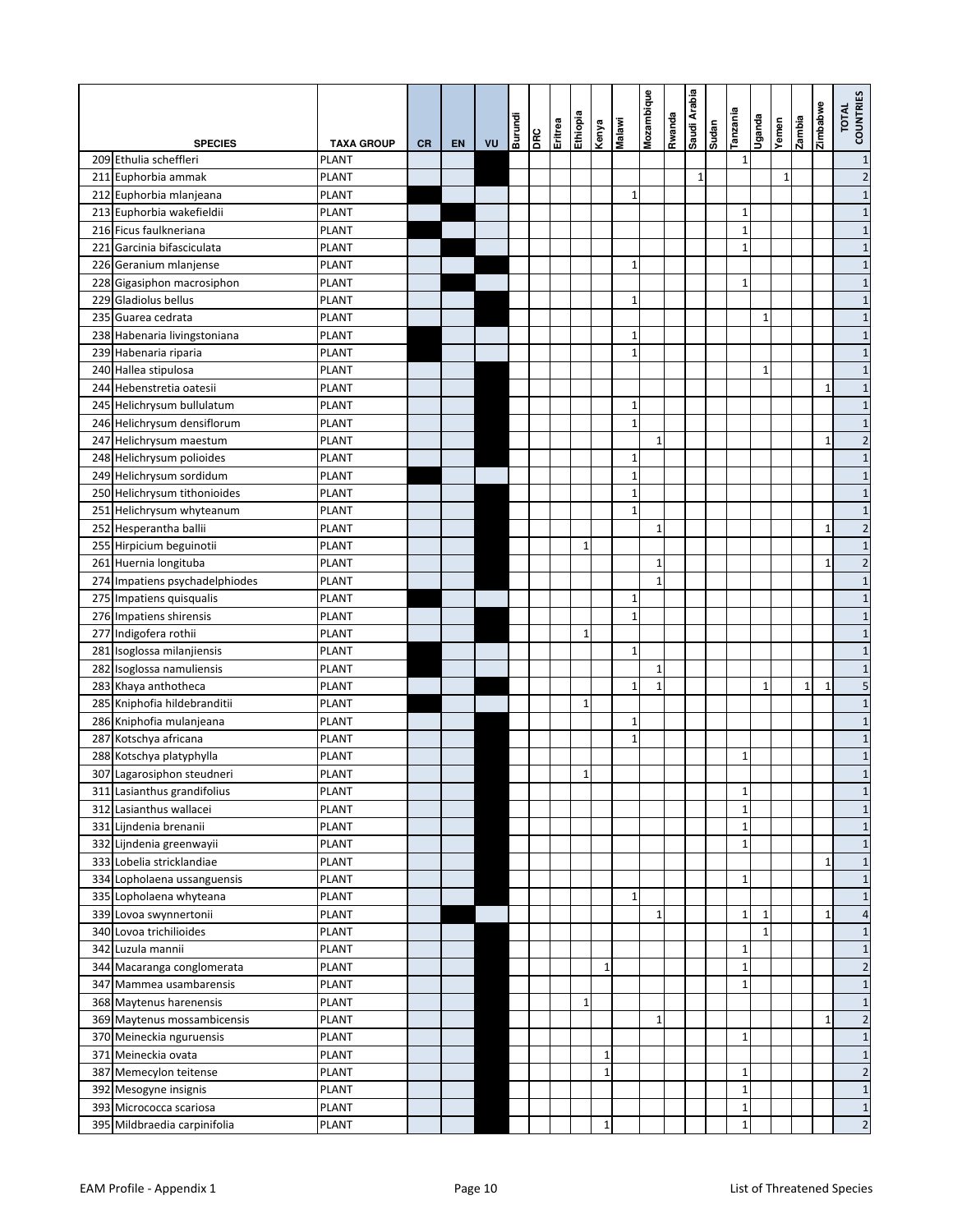|                                     |                   |           |           |    | Burundi | DRC | Eritrea | Ethiopia     | Kenya        | <b>Malawi</b> | Mozambique   | spuewy | Saudi Arabia | Sudan | Tanzania     | epueĥ∩       | Yemen | zambia       | Zimbabwe     | TOTAL<br>COUNTRIES |
|-------------------------------------|-------------------|-----------|-----------|----|---------|-----|---------|--------------|--------------|---------------|--------------|--------|--------------|-------|--------------|--------------|-------|--------------|--------------|--------------------|
| <b>SPECIES</b>                      | <b>TAXA GROUP</b> | <b>CR</b> | <b>EN</b> | VU |         |     |         |              |              |               |              |        |              |       |              |              |       |              |              |                    |
| 396 Millettia bussei                | PLANT             |           |           |    |         |     |         |              |              |               |              |        |              |       | $1\,$        |              |       |              |              | $\mathbf{1}$       |
| 397 Millettia elongistyla           | <b>PLANT</b>      |           |           |    |         |     |         |              |              |               |              |        |              |       | $1\,$        |              |       |              |              | $\mathbf{1}$       |
| 398 Millettia sacleuxii             | <b>PLANT</b>      |           |           |    |         |     |         |              |              |               |              |        |              |       | $\mathbf{1}$ |              |       |              |              | $\mathbf{1}$       |
| 399 Millettia semsei                | <b>PLANT</b>      |           |           |    |         |     |         |              |              |               |              |        |              |       | $1\,$        |              |       |              |              | $\mathbf{1}$       |
| 400 Millettia sericantha            | <b>PLANT</b>      |           |           |    |         |     |         |              |              |               |              |        |              |       | $\mathbf{1}$ |              |       |              |              | $1\,$              |
| 401 Mimusops penduliflora           | <b>PLANT</b>      |           |           |    |         |     |         |              |              |               |              |        |              |       | $\mathbf{1}$ |              |       |              |              | $\mathbf{1}$       |
| 403 Moraea callista                 | PLANT             |           |           |    |         |     |         |              |              |               |              |        |              |       | $\mathbf{1}$ |              |       |              |              | $\mathbf{1}$       |
| 404 Morinda asteroscepa             | PLANT             |           |           |    |         |     |         |              |              |               |              |        |              |       | $\mathbf{1}$ |              |       |              |              | $1\,$              |
| 405 Multidentia sclerocarpa         | PLANT             |           |           |    |         |     |         |              |              |               |              |        |              |       | $\mathbf{1}$ |              |       |              |              | $\mathbf{1}$       |
| 425 Neobolusia stolzii              | PLANT             |           |           |    |         |     |         |              |              |               |              |        |              |       |              |              |       |              | $\mathbf{1}$ | $1\,$              |
| 426 Neohemsleya usambarensis        | <b>PLANT</b>      |           |           |    |         |     |         |              |              |               |              |        |              |       | $\mathbf{1}$ |              |       |              |              | $\mathbf{1}$       |
| 430 Newtonia paucijuga              | <b>PLANT</b>      |           |           |    |         |     |         |              |              |               | 1            |        |              |       | $\mathbf{1}$ |              |       |              |              | $\overline{2}$     |
| 434 Ocotea kenyensis                | <b>PLANT</b>      |           |           |    |         |     |         | $\mathbf{1}$ | 1            |               |              |        |              |       | $\mathbf{1}$ |              |       |              | $\mathbf{1}$ | $\overline{4}$     |
| 435 Octoknema orientalis            | <b>PLANT</b>      |           |           |    |         |     |         |              |              |               |              |        |              |       | $\mathbf{1}$ |              |       |              |              | $1\,$              |
| 436 Oligophyton drummondii          | <b>PLANT</b>      |           |           |    |         |     |         |              |              |               | $\mathbf{1}$ |        |              |       |              |              |       |              | $\mathbf{1}$ | $\overline{c}$     |
| 453 Ouratea schusteri               | PLANT             |           |           |    |         |     |         |              | 1            | $\mathbf{1}$  |              |        |              |       | 1            |              |       |              |              | 3                  |
| 454 Oxyanthus lepidus               | PLANT             |           |           |    |         |     |         |              |              |               |              |        |              |       | $\mathbf{1}$ |              |       |              |              | $\mathbf{1}$       |
| 455 Oxyanthus pyriformis            | PLANT             |           |           |    |         |     |         |              | 1            |               |              |        |              |       | $\mathbf{1}$ |              |       |              |              | $\overline{2}$     |
| 456 Oxystigma msoo                  | PLANT             |           |           |    |         |     |         |              |              |               |              |        |              |       | $\mathbf{1}$ |              |       |              |              | $\mathbf{1}$       |
| 462 Pavetta axillipara              | <b>PLANT</b>      |           |           |    |         |     |         |              |              |               |              |        |              |       | $\mathbf{1}$ |              |       |              |              | $1\,$              |
| 463 Pavetta comostyla               | <b>PLANT</b>      |           |           |    |         |     |         |              |              | 1             |              |        |              |       | $\mathbf{1}$ |              |       |              | $\mathbf{1}$ | 3                  |
| 464 Pavetta holstii                 | <b>PLANT</b>      |           |           |    |         |     |         |              |              |               |              |        |              |       | $\mathbf 1$  |              |       |              |              | $1\,$              |
| 465 Pavetta intermedia              | <b>PLANT</b>      |           |           |    |         |     |         |              |              |               |              |        |              |       | $\mathbf{1}$ |              |       |              |              | $\mathbf{1}$       |
| 466 Pavetta johnstonii              | <b>PLANT</b>      |           |           |    |         |     |         |              |              |               |              |        |              |       |              | $\mathbf{1}$ |       |              |              | $1\,$              |
| 467 Pavetta kyimbilensis            | <b>PLANT</b>      |           |           |    |         | 1   |         |              |              | $\mathbf{1}$  |              |        |              |       | $1\,$        |              |       |              |              | 3                  |
| 468 Pavetta lynesii                 | PLANT             |           |           |    |         |     |         |              |              |               |              |        |              |       | $\mathbf 1$  |              |       |              |              | $\mathbf{1}$       |
| 469 Pavetta manyanguensis           | <b>PLANT</b>      |           |           |    |         |     |         |              |              |               |              |        |              |       | $\mathbf{1}$ |              |       |              |              | $\mathbf{1}$       |
| 470 Pavetta muelleri                | <b>PLANT</b>      |           |           |    |         |     |         |              |              |               |              |        |              |       |              |              |       |              | $\mathbf{1}$ | $1\,$              |
| 471 Pavetta nitidissima             | <b>PLANT</b>      |           |           |    |         |     |         |              |              |               |              |        |              |       | $1\,$        |              |       |              |              | $1\,$              |
| 472 Pavetta sepium                  | <b>PLANT</b>      |           |           |    |         |     |         |              |              |               |              |        |              |       | $\mathbf{1}$ |              |       |              |              | $1\,$              |
| 473 Pavetta sparsipila              | <b>PLANT</b>      |           |           |    |         |     |         |              |              |               |              |        |              |       | $\mathbf{1}$ |              |       |              |              | $\mathbf{1}$       |
| 474 Pavetta subumbellata            | PLANT             |           |           |    |         |     |         |              |              |               |              |        |              |       | $\mathbf{1}$ |              |       |              |              | $1\,$              |
| 480 Philippia nyassana              | PLANT             |           |           |    |         |     |         |              |              | $1\,$         |              |        |              |       |              |              |       |              |              | $1\,$              |
| 489 Phyllanthus confusus            | PLANT             |           |           |    |         |     |         |              |              | $\mathbf{1}$  |              |        |              |       |              |              |       |              |              | $\mathbf{1}$       |
| 490 Phyllanthus mafingensis         | PLANT             |           |           |    |         |     |         |              |              | $1\,$         |              |        |              |       |              |              |       | 1            |              | $\overline{2}$     |
| 491 Phyllanthus nyikae              | <b>PLANT</b>      |           |           |    |         |     |         |              |              | $\mathbf{1}$  |              |        |              |       |              |              |       |              |              | $\mathbf{1}$       |
| 493 Pittosporum goetzei             | <b>PLANT</b>      |           |           |    |         |     |         |              |              |               |              |        |              |       | 1            |              |       |              |              | $1\,$              |
| 495 Platypterocarpus tanganyikensis | <b>PLANT</b>      |           |           |    |         |     |         |              |              |               |              |        |              |       | $\mathbf{1}$ |              |       |              |              | $1\,$              |
| 496 Plectranthus crassus            | <b>PLANT</b>      |           |           |    |         |     |         |              |              | $1\,$         |              |        |              |       |              |              |       |              |              | $1\,$              |
| 497 Plectranthus guruensis          | <b>PLANT</b>      |           |           |    |         |     |         |              |              |               | $\mathbf{1}$ |        |              |       |              |              |       |              |              | $1\,$              |
| 499 Polyceratocarpus scheffleri     | PLANT             |           |           |    |         |     |         |              |              |               |              |        |              |       | 1            |              |       |              |              | $1\,$              |
| 500 Polysphaeria macrantha          | PLANT             |           |           |    |         |     |         |              |              |               |              |        |              |       | $\mathbf 1$  |              |       |              |              | $1\,$              |
| 501 Polystachya johnstonii          | PLANT             |           |           |    |         |     |         |              |              | 1             |              |        |              |       |              |              |       |              |              | $1\,$              |
| 502 Polystachya purpureobracteata   | PLANT             |           |           |    |         |     |         |              |              | $\mathbf{1}$  |              |        |              |       |              |              |       |              |              | $1\,$              |
| 512 Pouteria pseudoracemosa         | PLANT             |           |           |    |         |     |         |              |              |               |              |        |              |       | $\mathbf{1}$ |              |       |              |              | $1\,$              |
| 514 Premna schliebenii              | <b>PLANT</b>      |           |           |    |         |     |         |              |              |               |              |        |              |       | $\mathbf{1}$ |              |       |              |              | $\mathbf{1}$       |
| 522 Protea caffra                   | <b>PLANT</b>      |           |           |    |         |     |         |              |              | $\mathbf 1$   |              |        |              |       |              |              |       |              | $\mathbf{1}$ | $\overline{2}$     |
| 523 Protea kibarensis               | <b>PLANT</b>      |           |           |    |         |     |         |              |              | $1\,$         |              |        |              |       |              |              |       | $\mathbf{1}$ |              | $\overline{2}$     |
| 524 Protea neocrinita               | <b>PLANT</b>      |           |           |    |         |     |         |              |              |               | $\mathbf{1}$ |        |              |       |              |              |       |              | $\mathbf{1}$ | $\overline{2}$     |
| 527 Prunus africana                 | <b>PLANT</b>      |           |           |    |         |     |         |              | 1            |               | $\mathbf{1}$ |        |              |       | $1\,$        | 1            |       |              | 1            | 5                  |
| 543 Psychotria alsophila            | <b>PLANT</b>      |           |           |    |         |     |         |              | 1            |               |              |        |              |       | $\mathbf 1$  |              |       |              |              | $\overline{2}$     |
| 544 Psychotria crassipetala         | <b>PLANT</b>      |           |           |    |         |     |         |              | 1            |               |              |        |              |       | $\mathbf 1$  |              |       |              |              | $\overline{2}$     |
| 545 Psychotria cyathicalyx          | <b>PLANT</b>      |           |           |    |         |     |         |              | $\mathbf{1}$ |               |              |        |              |       | $\mathbf 1$  |              |       |              |              | $\overline{2}$     |
| 546 Psychotria elachistantha        | <b>PLANT</b>      |           |           |    |         |     |         |              |              |               |              |        |              |       | $\mathbf 1$  |              |       |              |              | $\mathbf{1}$       |
| 547 Psychotria goetzei              | <b>PLANT</b>      |           |           |    |         |     |         |              |              |               |              |        |              |       | $\mathbf 1$  |              |       |              |              | $1\,$              |
| 548 Psychotria megalopus            | <b>PLANT</b>      |           |           |    |         |     |         |              |              |               |              |        |              |       | $\mathbf 1$  |              |       |              |              | $\mathbf{1}$       |
|                                     |                   |           |           |    |         |     |         |              |              |               |              |        |              |       |              |              |       |              |              |                    |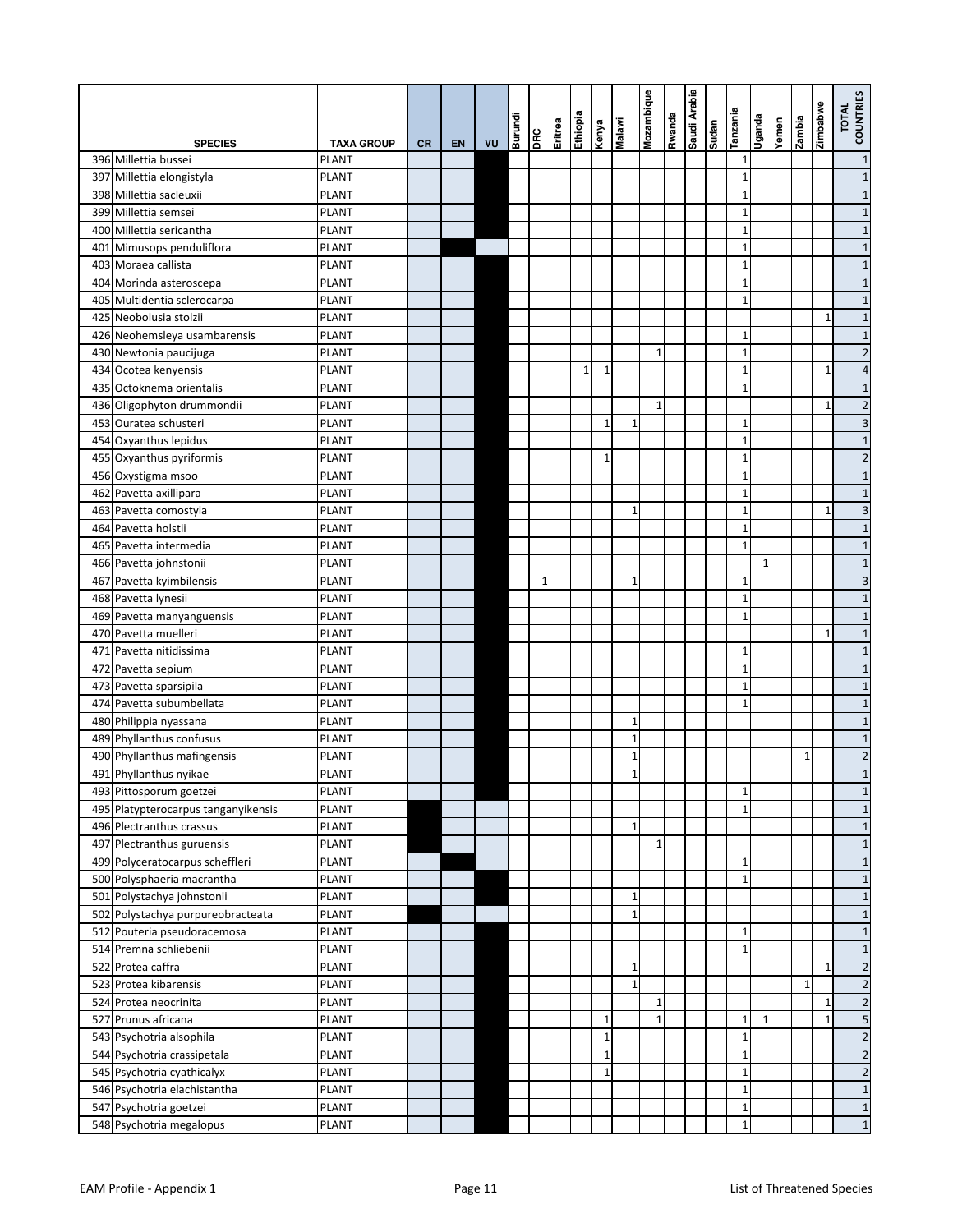|                                  |                   |           |    |    | Burundi |     | Eritrea | Ethiopia | Kenya        | Malawi       | Mozambique   | Rwanda | Saudi Arabia | uepns | Tanzania     | Uganda       | Yemen | zambia       | Zimbabwe     | TOTAL<br>COUNTRIES      |
|----------------------------------|-------------------|-----------|----|----|---------|-----|---------|----------|--------------|--------------|--------------|--------|--------------|-------|--------------|--------------|-------|--------------|--------------|-------------------------|
| <b>SPECIES</b>                   | <b>TAXA GROUP</b> | <b>CR</b> | EN | VU |         | DRC |         |          |              |              |              |        |              |       |              |              |       |              |              |                         |
| 549 Psychotria megistantha       | <b>PLANT</b>      |           |    |    |         |     |         |          |              |              |              |        |              |       | $\mathbf{1}$ |              |       |              |              | $\mathbf{1}$            |
| 550 Psychotria peteri            | PLANT             |           |    |    |         |     |         |          |              |              |              |        |              |       | $\mathbf{1}$ |              |       |              |              | $\mathbf{1}$            |
| 551 Psychotria petitii           | <b>PLANT</b>      |           |    |    |         |     |         |          | $\mathbf{1}$ |              |              |        |              |       | $\mathbf{1}$ |              |       |              |              | $\overline{c}$          |
| 552 Psychotria pseudoplatyphylla | PLANT             |           |    |    |         |     |         |          | $\mathbf{1}$ |              |              |        |              |       | $\mathbf{1}$ |              |       |              |              | $\overline{c}$          |
| 553 Psychotria taitensis         | <b>PLANT</b>      |           |    |    |         |     |         |          | $\mathbf{1}$ |              |              |        |              |       |              |              |       |              |              | $\mathbf{1}$            |
| 554 Psydrax faulknerae           | PLANT             |           |    |    |         |     |         |          | $\mathbf{1}$ |              |              |        |              |       | 1            |              |       |              |              | $\overline{c}$          |
| 555 Pycnocoma macrantha          | <b>PLANT</b>      |           |    |    |         |     |         |          |              |              |              |        |              |       | $\mathbf{1}$ |              |       |              |              | $\mathbf{1}$            |
| 556 Pycreus spissiflorus         | <b>PLANT</b>      |           |    |    |         |     |         |          |              | $\mathbf{1}$ |              |        |              |       |              |              |       |              |              | $\mathbf{1}$            |
| 557 Pyrostria chapmanii          | PLANT             |           |    |    |         |     |         |          |              | $\mathbf{1}$ | $\mathbf{1}$ |        |              |       |              |              |       |              |              | $\overline{c}$          |
| 558 Rawsonia burtt-davyi         | <b>PLANT</b>      |           |    |    |         |     |         |          | 1            | $\mathbf 1$  |              |        |              |       |              |              |       |              |              | $\overline{2}$          |
| 559 Renauldia lycopodioides      | PLANT             |           |    |    |         |     |         |          | $\mathbf{1}$ |              |              |        |              |       | $\mathbf 1$  |              |       |              |              | $\overline{c}$          |
| 560 Restio milanjianus           | PLANT             |           |    |    |         |     |         |          |              | $\mathbf{1}$ |              |        |              |       |              |              |       |              |              | $\mathbf{1}$            |
| 565 Rhipidantha chlorantha       | PLANT             |           |    |    |         |     |         |          |              |              |              |        |              |       | $\mathbf{1}$ |              |       |              |              | $\mathbf{1}$            |
| 566 Rhus brenanii                | PLANT             |           |    |    |         |     |         |          |              |              |              |        |              |       | $\mathbf 1$  |              |       |              |              | $\mathbf{1}$            |
| 567 Rhus monticola               | PLANT             |           |    |    |         |     |         |          |              | $\mathbf{1}$ |              |        |              |       |              |              |       |              |              | $\mathbf{1}$            |
| 570 Rothmannia macrosiphon       | PLANT             |           |    |    |         |     |         |          |              |              |              |        |              |       | $\mathbf{1}$ |              |       |              |              | $\mathbf{1}$            |
| 573 Rytigynia adenodonta         | PLANT             |           |    |    |         |     |         |          |              | 1            |              |        |              |       | $\mathbf 1$  |              |       | $\mathbf{1}$ |              | 3                       |
| 574 Rytigynia binata             | <b>PLANT</b>      |           |    |    |         |     |         |          |              |              |              |        |              |       | $\mathbf{1}$ |              |       |              |              | $\mathbf{1}$            |
| 575 Rytigynia bugoyensis         | <b>PLANT</b>      |           |    |    |         |     |         |          |              |              |              |        |              |       | $\mathbf{1}$ |              |       |              |              | $\mathbf{1}$            |
| 576 Rytigynia eickii             | <b>PLANT</b>      |           |    |    |         |     |         |          | $\mathbf{1}$ |              |              |        |              |       | $\mathbf{1}$ |              |       |              |              | $\overline{c}$          |
| 577 Rytigynia hirsutiflora       | PLANT             |           |    |    |         |     |         |          | $\mathbf{1}$ |              |              |        |              |       |              |              |       |              |              | $\mathbf{1}$            |
| 578 Rytigynia induta             | <b>PLANT</b>      |           |    |    |         |     |         |          |              |              |              |        |              |       | $\mathbf{1}$ |              |       |              |              | $\mathbf{1}$            |
| 579 Rytigynia nodulosa           | PLANT             |           |    |    |         |     |         |          |              |              |              |        |              |       | $\mathbf{1}$ |              |       |              |              | $\mathbf{1}$            |
| 580 Rytigynia pawekiae           | <b>PLANT</b>      |           |    |    |         |     |         |          |              | $\mathbf{1}$ |              |        |              |       |              |              |       |              |              | $\mathbf{1}$            |
| 581 Rytigynia pseudolongicaudata | PLANT             |           |    |    |         |     |         |          |              |              |              |        |              |       | 1            |              |       |              |              | $\mathbf{1}$            |
| 583 Satyrium afromontanum        | <b>PLANT</b>      |           |    |    |         |     |         |          |              | $\mathbf{1}$ |              |        |              |       |              |              |       |              |              | $\mathbf{1}$            |
| 584 Satyrium mirum               | PLANT             |           |    |    |         |     |         |          |              |              | 1            |        |              |       |              |              |       |              | 1            | $\overline{\mathbf{c}}$ |
| 585 Scadoxus pole-evansii        | PLANT             |           |    |    |         |     |         |          |              |              |              |        |              |       |              |              |       |              | 1            | $\mathbf{1}$            |
| 586 Schefflera lukwangulensis    | PLANT             |           |    |    |         |     |         |          |              |              |              |        |              |       | $\mathbf{1}$ |              |       |              |              | $\mathbf{1}$            |
| 587 Schizochilus cecilii         | PLANT             |           |    |    |         |     |         |          |              |              |              |        |              |       |              |              |       |              | 1            | $\mathbf{1}$            |
| 589 Senecio aetfatensis          | PLANT             |           |    |    |         |     |         |          |              |              | $\mathbf{1}$ |        |              |       |              |              |       |              | $\mathbf{1}$ | $\overline{c}$          |
| 590 Sericanthe odoratissima      | PLANT             |           |    |    |         |     |         |          |              |              |              |        |              |       | $\mathbf{1}$ |              |       |              |              | $\mathbf{1}$            |
| 598 Sorindeia calantha           | PLANT             |           |    |    |         |     |         |          | 1            |              |              |        |              |       | $\mathbf 1$  |              |       |              |              | $\overline{c}$          |
| 599 Steptocarpus nimbicola       | PLANT             |           |    |    |         |     |         |          |              | 1            |              |        |              |       |              |              |       |              |              | $\mathbf{1}$            |
| 600 Stolzia compacta             | PLANT             |           |    |    |         |     |         |          |              | $\mathbf 1$  |              |        |              |       |              |              |       |              |              | $\mathbf{1}$            |
| 601 Streptocarpus brachynema     | <b>PLANT</b>      |           |    |    |         |     |         |          |              |              | $\mathbf 1$  |        |              |       |              |              |       |              |              | $\mathbf{1}$            |
| 606 Suregada lithoxyla           | <b>PLANT</b>      |           |    |    |         |     |         |          |              |              |              |        |              |       | $\mathbf 1$  |              |       |              |              | $\mathbf{1}$            |
| 611 Synsepalum kassneri          | <b>PLANT</b>      |           |    |    |         |     |         |          |              |              |              |        |              |       | $\mathbf 1$  |              |       |              | $\mathbf{1}$ | $\overline{c}$          |
| 614 Tarenna drummondii           | <b>PLANT</b>      |           |    |    |         |     |         |          |              |              |              |        |              |       | $\mathbf 1$  |              |       |              |              | $\mathbf{1}$            |
| 615 Tarenna luhomeroensis        | <b>PLANT</b>      |           |    |    |         |     |         |          |              |              |              |        |              |       | $\mathbf 1$  |              |       |              |              | $\mathbf{1}$            |
| 616 Tarenna quadrangularis       | PLANT             |           |    |    |         |     |         |          |              |              |              |        |              |       | $\mathbf 1$  |              |       |              |              | $\mathbf{1}$            |
| 618 Temnocalyx nodulosus         | PLANT             |           |    |    |         |     |         |          |              |              |              |        |              |       | $\mathbf 1$  |              |       |              |              | $\mathbf{1}$            |
| 619 Ternstroemia polypetala      | PLANT             |           |    |    |         |     |         |          |              |              |              |        |              |       | $\mathbf 1$  |              |       |              |              | $\mathbf{1}$            |
| 620 Tetraria mlanjensis          | <b>PLANT</b>      |           |    |    |         |     |         |          |              | 1            |              |        |              |       |              |              |       |              |              | $\mathbf{1}$            |
| 621 Tetrorchidium ulugurense     | <b>PLANT</b>      |           |    |    |         |     |         |          |              |              |              |        |              |       | $\mathbf{1}$ |              |       |              |              | $\mathbf{1}$            |
| 626 Toussaintia patriciae        | PLANT             |           |    |    |         |     |         |          |              |              |              |        |              |       | $\mathbf 1$  |              |       |              |              | $\mathbf{1}$            |
| 628 Tricalysia acidophylla       | <b>PLANT</b>      |           |    |    |         |     |         |          |              |              |              |        |              |       | $\mathbf 1$  |              |       |              |              | $\mathbf{1}$            |
| 629 Tricalysia anomala           | <b>PLANT</b>      |           |    |    |         |     |         |          |              |              |              |        |              |       | $\mathbf{1}$ |              |       |              |              | $\mathbf{1}$            |
| 630 Tricalysia coriacea          | PLANT             |           |    |    |         |     |         |          |              |              |              |        |              |       | $\mathbf 1$  |              |       |              |              | $\mathbf{1}$            |
| 631 Tricalysia pedicellata       | PLANT             |           |    |    |         |     |         |          |              |              |              |        |              |       | $\mathbf{1}$ |              |       |              |              | $\mathbf{1}$            |
| 632 Trichilia lovettii           | <b>PLANT</b>      |           |    |    |         |     |         |          |              |              |              |        |              |       | $\mathbf 1$  |              |       |              |              | $\mathbf{1}$            |
| 633 Trichocladus goetzei         | <b>PLANT</b>      |           |    |    |         |     |         |          |              |              |              |        |              |       | $\mathbf{1}$ |              |       |              |              | $\mathbf{1}$            |
| 634 Tridactyle trimikeorum       | PLANT             |           |    |    |         |     |         |          |              |              | $\mathbf 1$  |        |              |       |              |              |       |              | $\mathbf{1}$ | $\overline{c}$          |
| 644 Turraea kimbozensis          | <b>PLANT</b>      |           |    |    |         |     |         |          |              |              |              |        |              |       | $\mathbf{1}$ |              |       |              |              | $\mathbf{1}$            |
| 645 Turraeanthus africanus       | <b>PLANT</b>      |           |    |    |         |     |         |          |              |              |              |        |              |       |              | $\mathbf{1}$ |       |              |              | $\mathbf{1}$            |
| 647 Uvariodendron gorgonis       | <b>PLANT</b>      |           |    |    |         |     |         |          |              |              |              |        |              |       | $\mathbf 1$  |              |       |              |              | $\mathbf{1}$            |